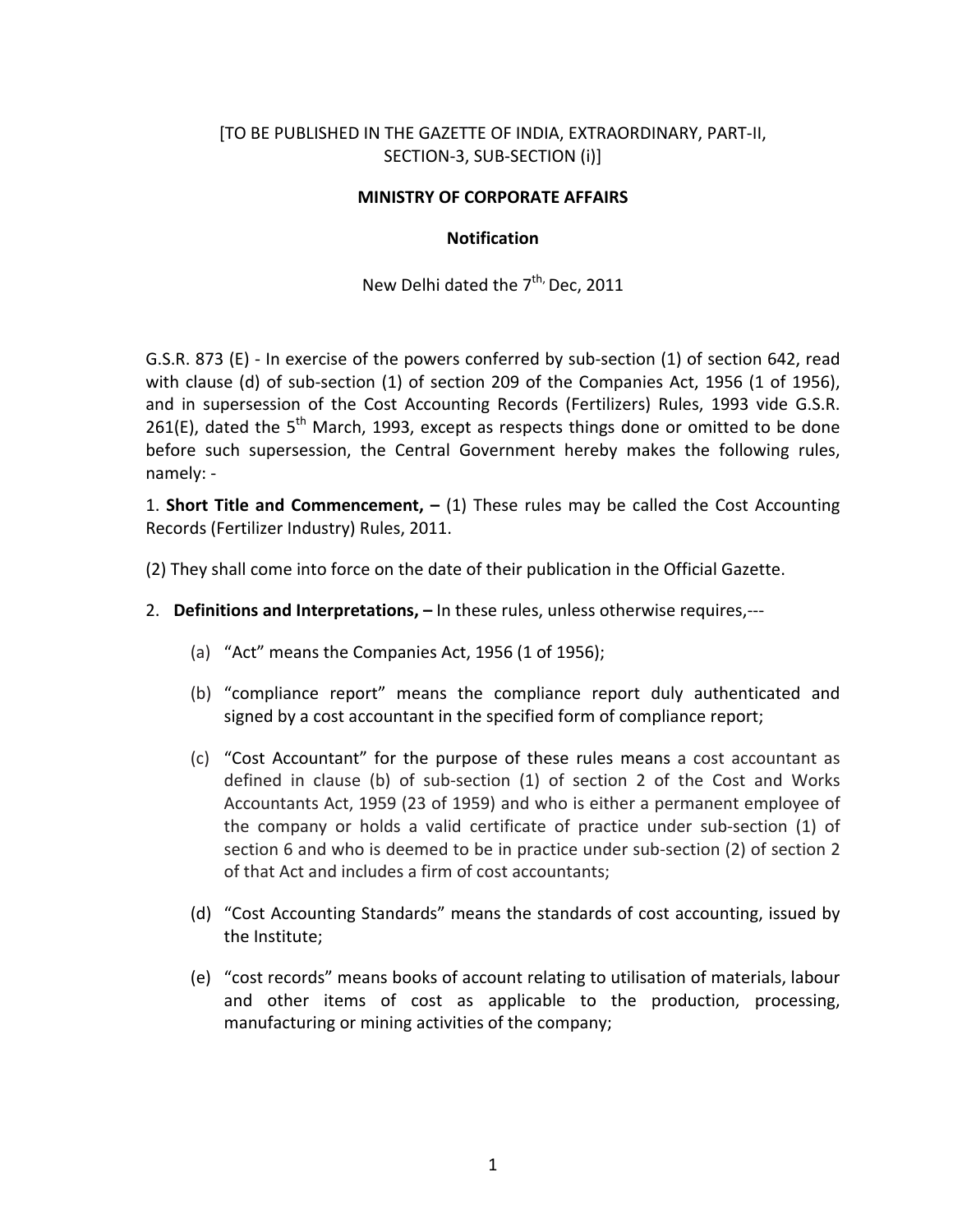- (f) "fertilizer activities" means production, processing, manufacturing or mining of any type of fertilizers whether nitrogenous, phosphatic, potassic or complex (organic, inorganic or mixed) and includes all types of fertilizers as defined in clause (h) of section 2 of the Fertilizer (Control) Order, 1985 made under section 3 of the Essential Commodities Act, 1955 (10 of 1955) or included under Chapter 31 of the Central Excise Tariff Act, 1985 (5 of 1986), and further includes the intermediate products and articles or allied products or activities thereof;
- (g) "Form‐A" means the form specified in these rules for filing compliance report and other documents with the Central Government in the electronic mode;
- (h) "Form‐B" means the form of the compliance report and includes Annexure to the compliance report;
- (i) "Generally Accepted Cost Accounting Principles" means the principles of cost accounting issued by the Institute;
- (j) "Institute" means the Institute of Cost and Works Accountants of India constituted under the Cost and Works Accountants Act, 1959 (23 of 1959);
- (k) "product" means any tangible or intangible good, material, substance, article, idea, know‐how, method, information, object, service, etc. that is the result of human, mechanical, industrial, chemical, or natural act, process, procedure, function, operation, technique, or treatment and is intended for use, consumption, sale, transport, store, delivery or disposal;
- (l) "product group" in relation to tangible products means a group of homogenous and alike products, produced from same raw materials and by using similar or same production process, having similar physical or chemical characteristics and common unit of measurement, and having same or similar usage or application; and in relation to intangible products means a group of homogenous and alike products or services, produced by using similar or same process or inputs, having similar characteristics and common unit of measurement, and having same or similar usage or application;
- (m) "turnover" means total turnover made by the company from the sale or supply of all products or services during the financial year and it includes any turnover from job work or loan license operations and the subsidies or grants or incentives received but does not include any non‐operational income;
- (n) all other words and expressions used in these rules but not defined, and defined in the Act and rules made under clause (d) of sub‐section (1) of section 209 of the Act shall have the same meanings as assigned to them in the Act or rules, as the case may be.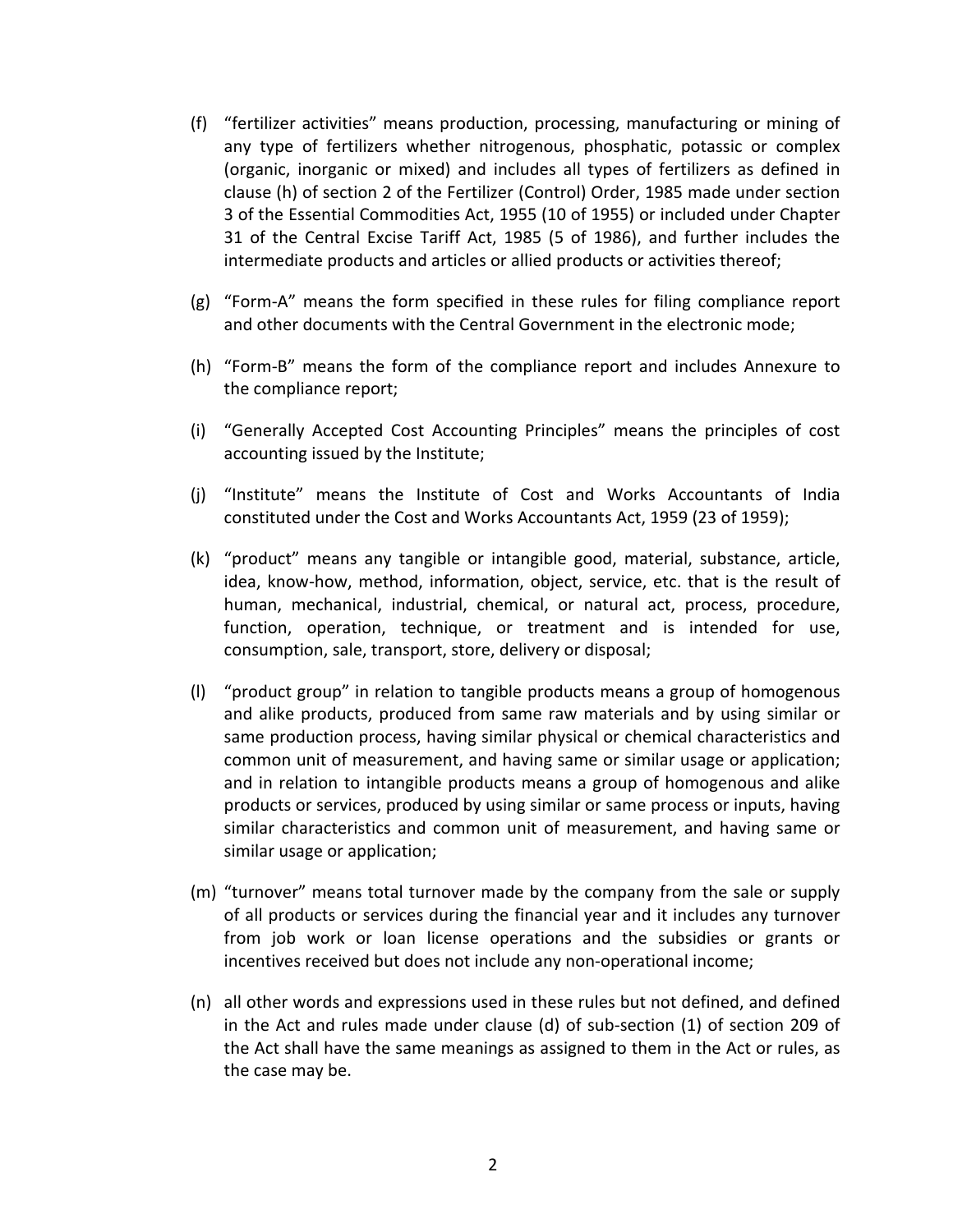3. **Application, –** These rules shall apply to every company, including a foreign company as defined under section 591 of the Act, which is engaged in the production, processing, manufacturing, or mining of fertilizer activities and wherein, the aggregate value of net worth as on the last date of the immediately preceding financial year exceeds five crores of rupees; or wherein the aggregate value of the turnover made by the company from sale or supply of all products or activities during the immediately preceding financial year exceeds twenty crores of rupees; or wherein the company's equity or debt securities are listed or are in the process of listing on any stock exchange, whether in India or outside India:

> *Provided that these rules shall not apply to a body corporate governed by any special Act.*

- 4. **Maintenance of records, –** (1) Every company to which these rules apply, including all units and branches thereof shall, in respect of each of its financial year commencing on or after the date of this notification, keep cost records and the books of account so maintained shall contain, inter‐alia, the particulars specified in Proformae A to G mentioned in the Schedule annexed to these rules.
	- (2) The cost records referred to in sub‐rule (1) shall be kept on regular basis in such manner so as to make it possible to calculate per unit cost of production or cost of operations, cost of sales and margin for each of its products and activities for every financial year on monthly or quarterly or half‐yearly or annual basis.
	- (3) The cost records shall be maintained in accordance with the generally accepted cost accounting principles and cost accounting standards issued by the Institute; to the extent these are found to be relevant and applicable and the variations, if any, shall be clearly indicated and explained.
	- (4) The cost records shall be maintained in such manner so as to enable the company to exercise, as far as possible, control over the various operations and costs with a view to achieve optimum economies in utilization of resources and these records shall also provide necessary data which is required to be furnished under these rules.
	- (5) All such cost records and cost statements, maintained under these rules shall be reconciled with the audited financial statements for the financial year specifically indicating expenses or incomes not considered in the cost records or statements so as to ensure accuracy and to reconcile the profit of all product groups with the overall profit of the company and the variations, if any, shall be clearly indicated and explained.
	- (6) All such cost records, cost statements and reconciliation statements, maintained under these rules, relating to a period of not less than eight financial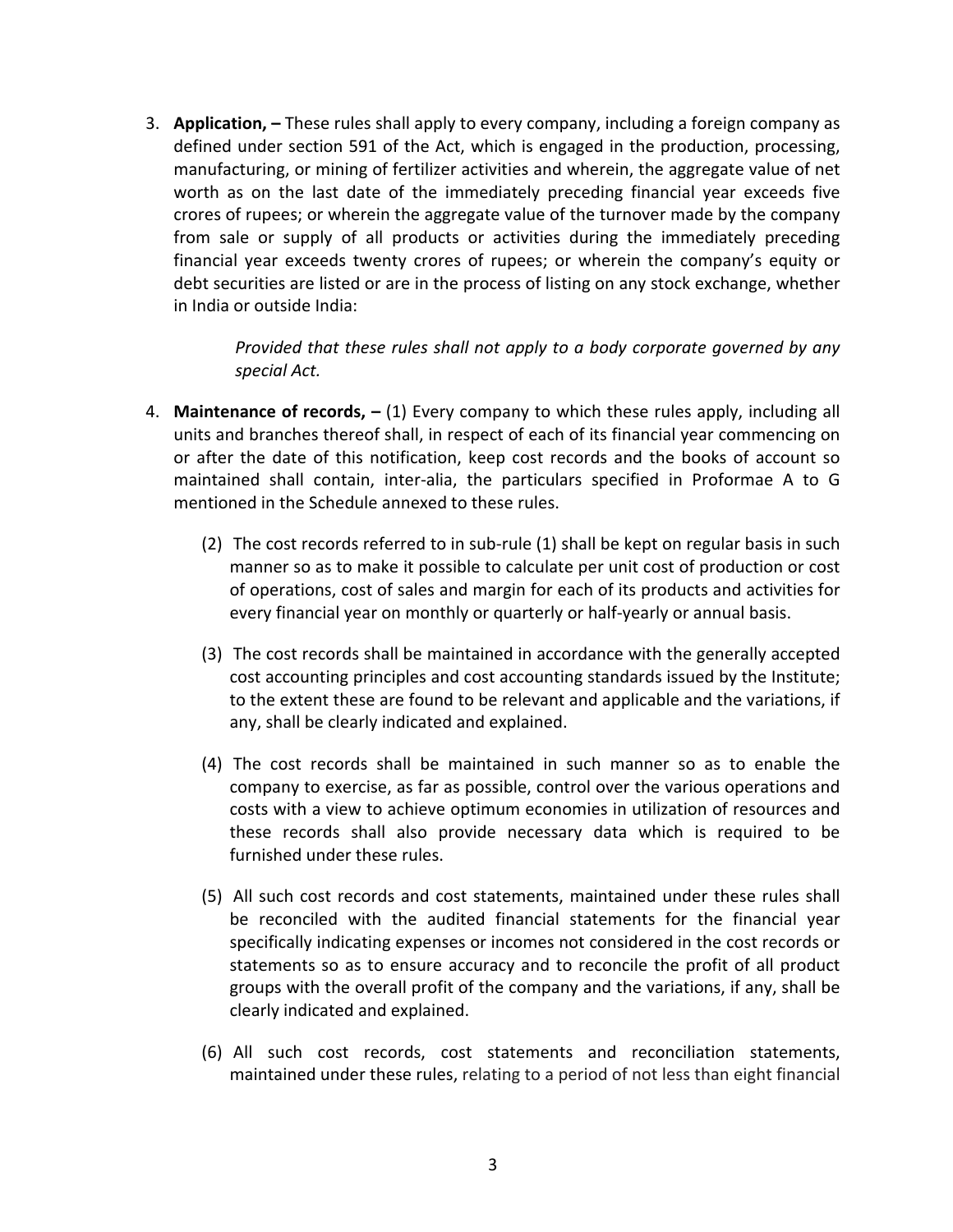years immediately preceding a financial year or where the company had been in existence for a period less than eight years, in respect of all the preceding years shall be kept in good order.

- (7) Every person, referred to in sub‐section (6) and (7) of section 209 of the Companies Act, 1956 (1 of 1956), shall take all reasonable steps to secure compliance by the company with the provisions of these rules in the same manner as he is liable to maintain accounts required under sub-section (1) of section 209 of the said Act.
- 5. **Form of the Compliance Report, –** Every company to which these rules apply shall submit a compliance report, in respect of each of its financial year commencing on or after the date of this notification, duly certified by a Cost Accountant, along with the Annexure to the Central Government, in the specified form.
- 6. **Time limit for submission of Compliance Report, –** Every company shall submit the compliance report referred to in rule 5 to the Central Government within a period of one hundred and eighty days from the close of the company's financial year to which the compliance report relates.
- 7. **Authentication of Annexure to the Compliance Report, –** The Annexure to the compliance report shall be approved by the Board of Directors and certified by the Cost Accountant before submitting the same to the Central Government by the company.
- 8. **Penalties, –** (1) If default is made by the Cost Accountant in complying with the provisions of these rules, he shall be punishable with fine, which may extend to five thousand rupees.
	- (2) For contravention of these rules, ‐
		- (a) the company shall be punishable as provided under sub‐section (2) of section 642 of the Act; and
		- (b) every officer thereof who is in default, including the persons referred to in sub‐section (6) of section 209 of the Act, shall be punishable as provided under sub‐sections (5) and (7) of section 209 of Companies Act, 1956 (1 of 1956).
- 9. **Savings, –** The supersession of the Cost Accounting Records (Fertilizers) Rules, 1993, shall not in any way affect‐
	- (a) any right, obligation or liabilities acquired, accrued or incurred thereunder;
	- (b) any penalty, forfeiture or punishment incurred in respect of any contravention committed thereunder; and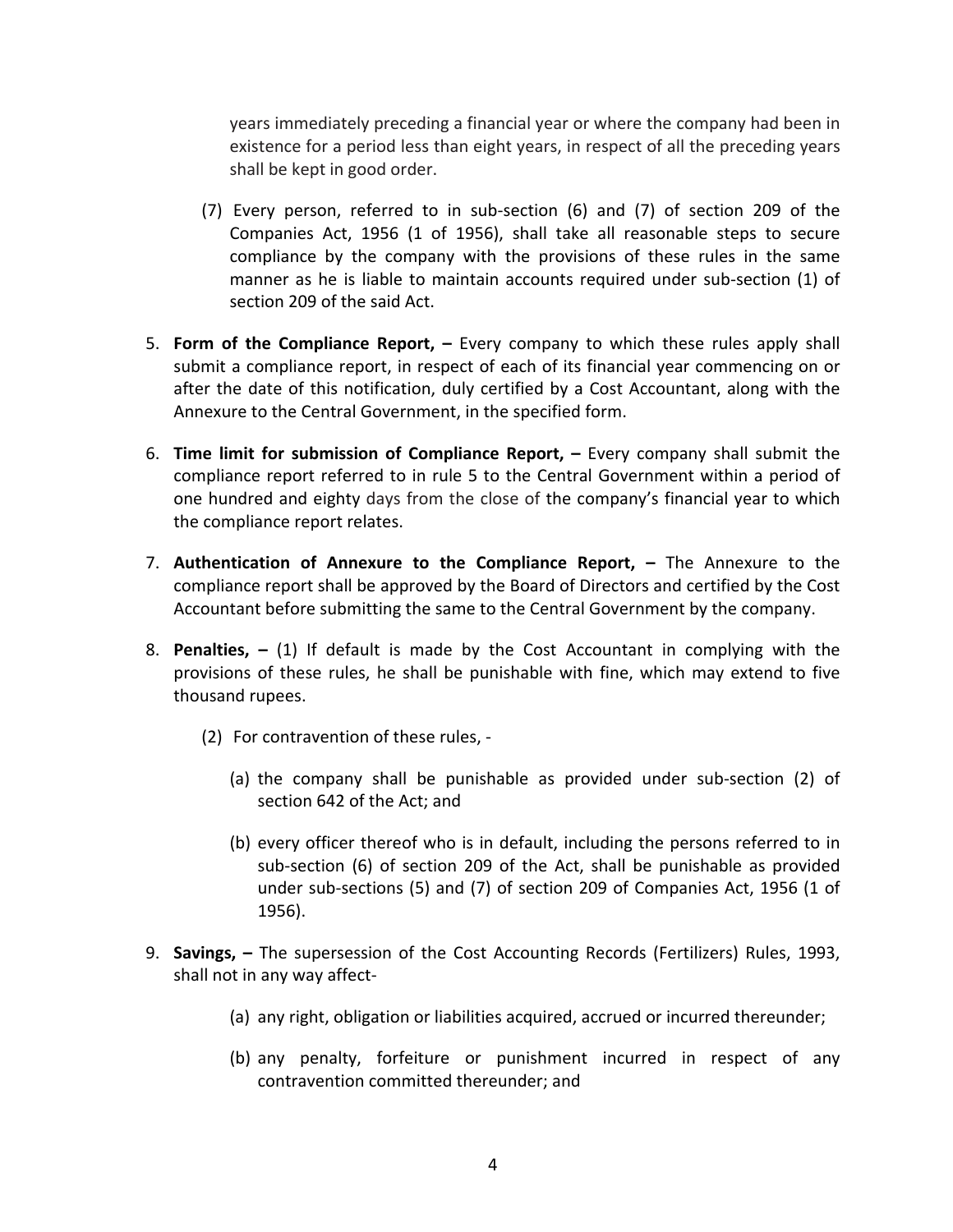(c) any investigation, legal proceeding or remedy in respect of any such right, privilege, obligation, liability, penalty, forfeiture or punishment as aforesaid, and; any such investigation, legal proceeding or remedy may be instituted, continued or enforced and any such penalty, forfeiture or punishment may be imposed as if those rules had not been superseded.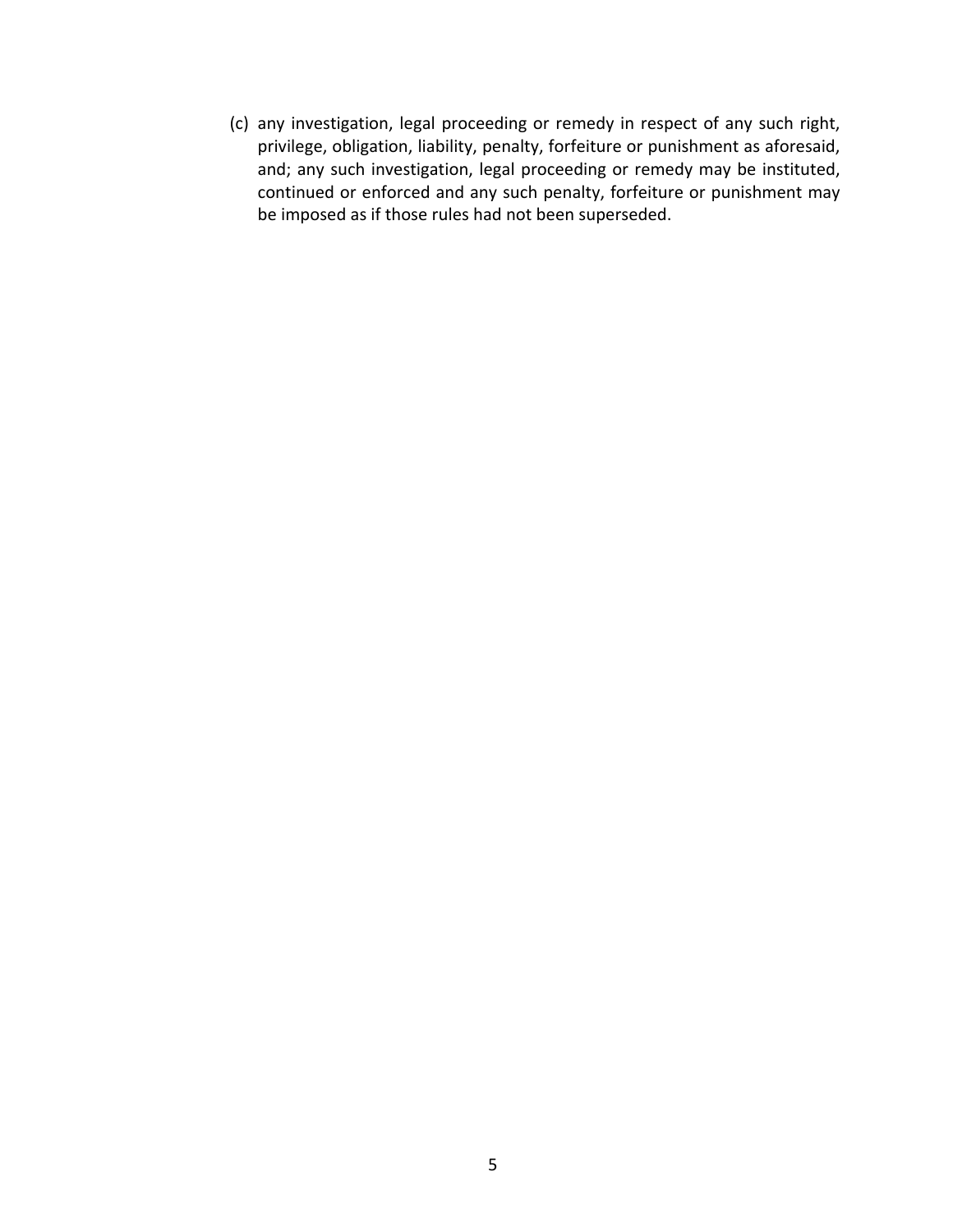| <b>FORM-A</b>         |                                                                                                                    | Form for filing Compliance Report and<br>other<br>documents with the Central Government                |
|-----------------------|--------------------------------------------------------------------------------------------------------------------|--------------------------------------------------------------------------------------------------------|
|                       | Records (Fertilizer Industry) Rules, 2011]                                                                         | [Pursuant to section 209(1)(d), 600(3)(b) of the Companies Act, 1956 and rule 2 of the Cost Accounting |
|                       |                                                                                                                    |                                                                                                        |
|                       |                                                                                                                    | <b>PART I - GENERAL INFORMATION</b>                                                                    |
|                       | Note: All fields marked in * are to be mandatorily filled.                                                         |                                                                                                        |
| $\mathbf{1}$<br>(a)   | *Corporate identity number (CIN) or<br>foreign company registration number of<br>the company                       | <b>Pre-Fill</b>                                                                                        |
| (b)                   | Global location<br>number<br>(GLN)<br>of<br>company                                                                |                                                                                                        |
| $\overline{2}$<br>(a) | *Name of the company                                                                                               |                                                                                                        |
| (b)                   | *Address of the registered office or of<br>the principal place of business in India<br>of the company              |                                                                                                        |
| (c)                   | *E-mail Address of the company                                                                                     |                                                                                                        |
| 3<br>(a)              | *Financial<br>covered<br>year<br>by<br>the<br>compliance report                                                    | From<br>(DD/MM/YYYY)                                                                                   |
|                       |                                                                                                                    | To<br>(DD/MM/YYYY)                                                                                     |
| (b)                   | *Date of Board of directors' meeting in which annexure<br>to the compliance report was approved                    | (DD/MM/YYYY)                                                                                           |
|                       | 4. Details of the cost accountant                                                                                  |                                                                                                        |
| (a)                   | *Category of the cost accountant                                                                                   | Individual<br>O<br>Cost accountant's<br>$\left( \begin{array}{c} 1 \end{array} \right)$<br>firm        |
| (b)                   | In case of individual, whether the cost accountant<br>is in permanent employment of the company or in<br>practice  | O<br>In Employment<br>Ő<br>In Practice                                                                 |
| (c)                   | *Name of the cost accountant or the<br>cost accountant's firm who has certified<br>the cost records of the company |                                                                                                        |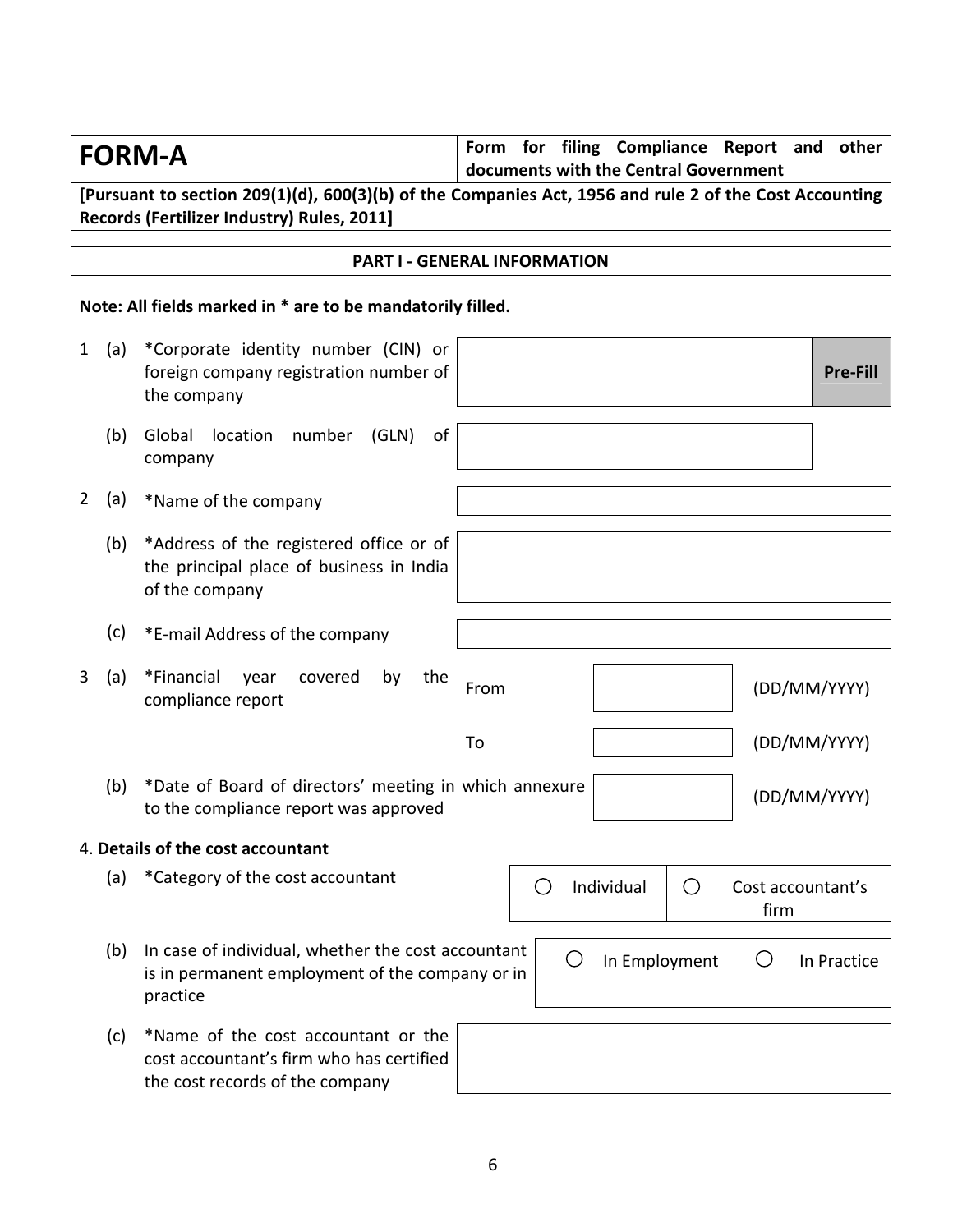(d) \*Income tax permanent account number of the cost accountant or the cost accountant's firm

- (e) \*Membership number of cost accountant or cost accountant's firm's registration number
- (f) Address of the cost accountant or cost accountant's firm
	- (i) Line I
- Line II
- (ii) City
	- (iii) State
	- (iv) Country
	- (v) Pin Code
	- (g) \*E‐mail ID of the cost accountant or cost accountant's firm

## 5. **\*Quantitative Information**

| Sno.         | Name of the Product or Service Group    | Unit | Annual     |            | <b>Net Sales</b> |
|--------------|-----------------------------------------|------|------------|------------|------------------|
|              |                                         |      | Production | (Quantity) | (Value in        |
|              |                                         |      | (Quantity) |            | Rupees)          |
| A            | Produced or Manufactured Product        |      |            |            |                  |
|              | 1.                                      |      |            |            |                  |
|              | 2.                                      |      |            |            |                  |
|              | 3. etc.                                 |      |            |            |                  |
| B            | Services Groups                         |      |            |            |                  |
|              | 1.                                      |      |            |            |                  |
|              | 2.                                      |      |            |            |                  |
|              | 3. etc.                                 |      |            |            |                  |
| $\mathsf{C}$ | Trading Activities (Product Group-wise) |      |            |            |                  |
|              | 1.                                      |      |            |            |                  |
|              | 2.                                      |      |            |            |                  |
|              | 3. etc.                                 |      |            |            |                  |
| D            | Other Income                            |      |            |            |                  |
|              | Total Income as per Financial Accounts  |      |            |            |                  |
|              | <b>PART-II</b>                          |      |            |            |                  |

#### **Attachments:**

1 Compliance report as per the Cost Accounting Records **Attach**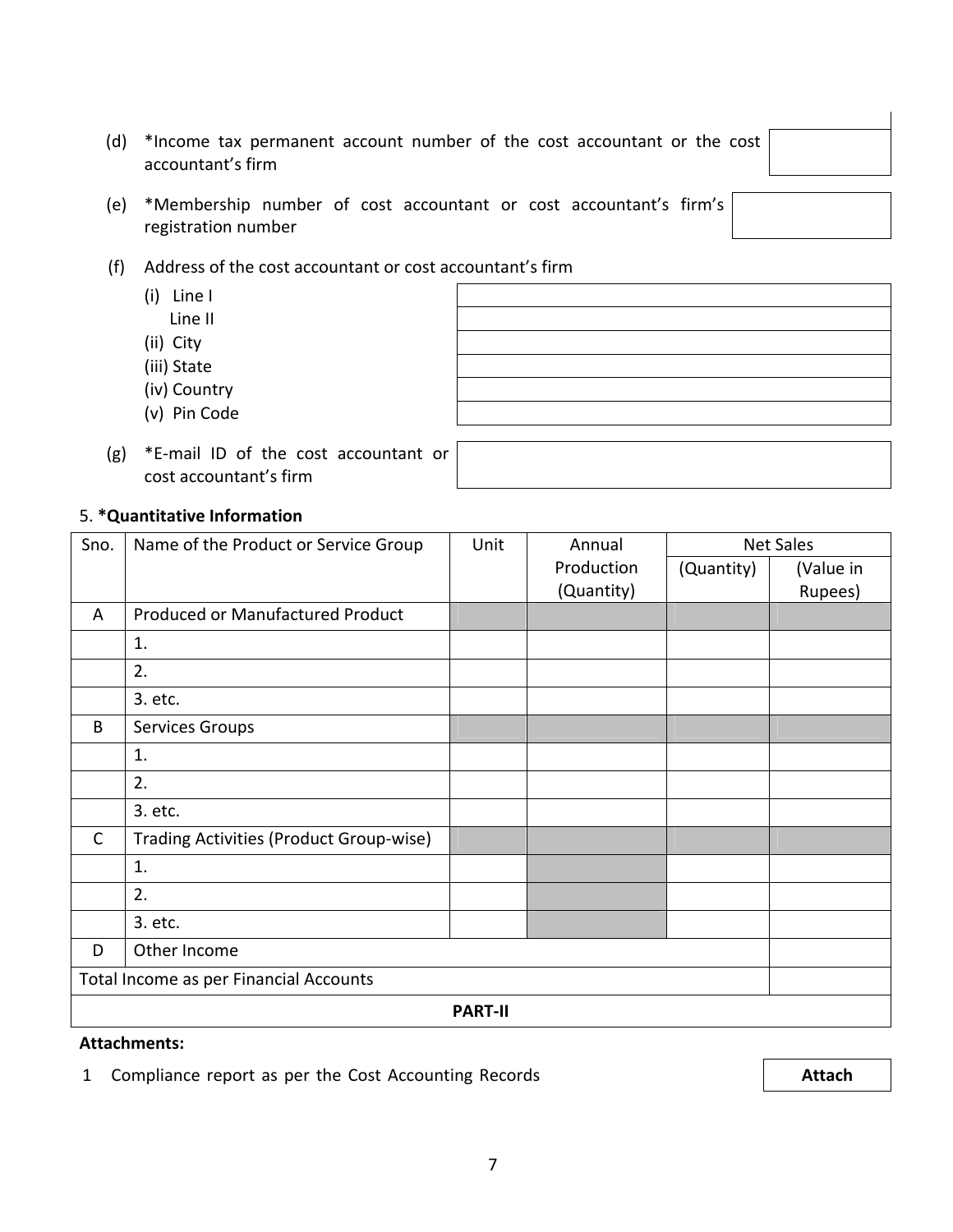(Fertilizer Industry) Rules, 2011

2 Optional attachments(s) – if any **Attach**

Digital **Signatures** 

List of attachments

| <b>Remove attachment</b> |  |  |
|--------------------------|--|--|
|--------------------------|--|--|

## **Verification:**

To the best of my knowledge and belief, the information given in this form and its attachments is correct and complete.

| have been authorised by the Board of directors'<br>resolution number | dated | (DD/MM/YYYY) |
|----------------------------------------------------------------------|-------|--------------|
|----------------------------------------------------------------------|-------|--------------|

to sign and submit this form.

I am authorised to sign and submit this form.

## **To be digitally signed by:**

Managing Director or director or manager or secretary (in case of an Indian company)

or an authorised representative (in case of a foreign company)

\*Designation

\*Director identification number of the director or Managing Director; or Income‐tax PAN of the manager or of authorised representative; or Membership number, if applicable or income-tax PAN of the secretary (secretary of a company who is not a member of ICSI may quote his/her income‐tax PAN)

| Director of the company                        |                   |                     | Digital<br>Signatures |
|------------------------------------------------|-------------------|---------------------|-----------------------|
| Director identification number of the director |                   |                     |                       |
|                                                |                   |                     |                       |
| <b>Modify</b>                                  | <b>Check Form</b> | <b>Pre-scrutiny</b> | <b>Submit</b>         |

This e-form has been taken on file maintained by the Central Government through electronic mode and **on the basis of statement of correctness given by the filing company**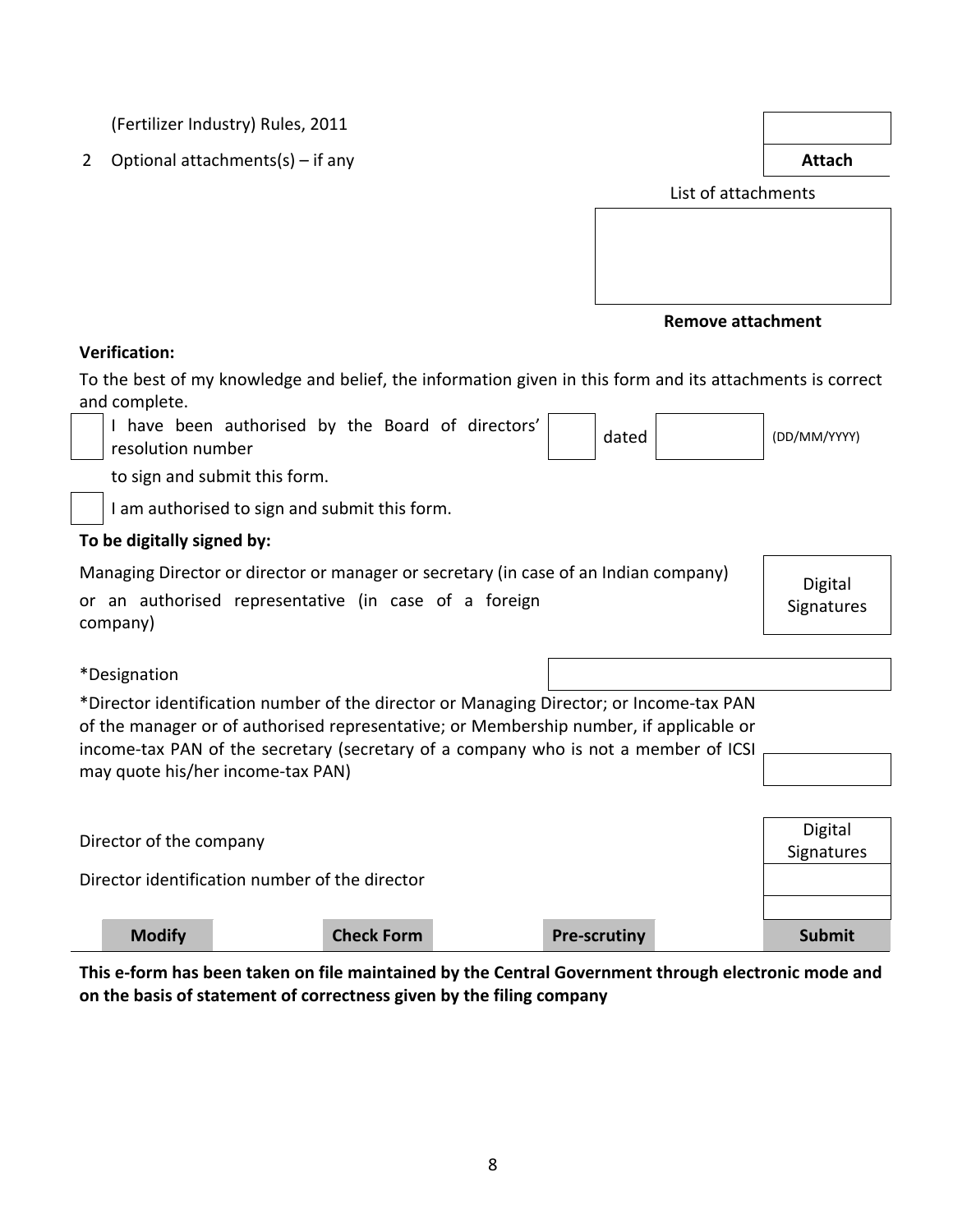# **FORM‐B**

## **FORM OF COMPLIANCE REPORT**

[See rule 2, and rule 5]

I or We ........................................... being in permanent employment of the company or in practice, and having been appointed as cost accountant under Rule 5 of the Cost Accounting Records (Fertilizer Industry) Rules, 2011 of …........................................................... *(mention name of the company)* having its registered office at ..................................................... *(mention registered office address of the company)* (hereinafter referred to as the company), have examined the books of account prescribed under clause (d) of sub‐section (1) of section 209 of the said Act, and other relevant records for the period/year ............................. *(mention the financial year)* and certify as under:

- 1 I or We have or have not obtained all the information and explanations, which to the best of my or our knowledge and belief were necessary for the purpose of this compliance report.
- 2 In my or our opinion, proper cost records, as per the Cost Accounting Records (Fertilizer Industry) Rules, 2011 prescribed under clause (d) of sub‐section (1) of section 209 of the Companies Act, 1956, have or have not been maintained by the company so as to give a true and fair view of the cost of production or operation, cost of sales and margin of all the products and activities of the company.
- 3 Detailed unit‐wise and product or activity‐wise cost statements and schedules thereto in respect of the product groups or activities are or are not kept in the company.
- 4 In my or our opinion, the said books and records give or do not give the information required by the Companies Act, 1956 in the manner so required.
- 5 In my or our opinion, the said books and records are or are not in conformity with the generally accepted cost accounting principles and cost accounting standards issued by The Institute of Cost and Works Accountants of India, to the extent these are found to be relevant and applicable.

Dated: this \_\_\_\_ day of \_\_\_\_\_\_\_\_\_ 20\_\_ at \_\_\_\_\_\_\_\_\_\_\_\_\_\_\_\_\_ (*mention name of place of signing this report*)

SIGNATURE AND SEAL OF THE COST ACCOUNTANT (S)

MEMBERSHIP NUMBER (S)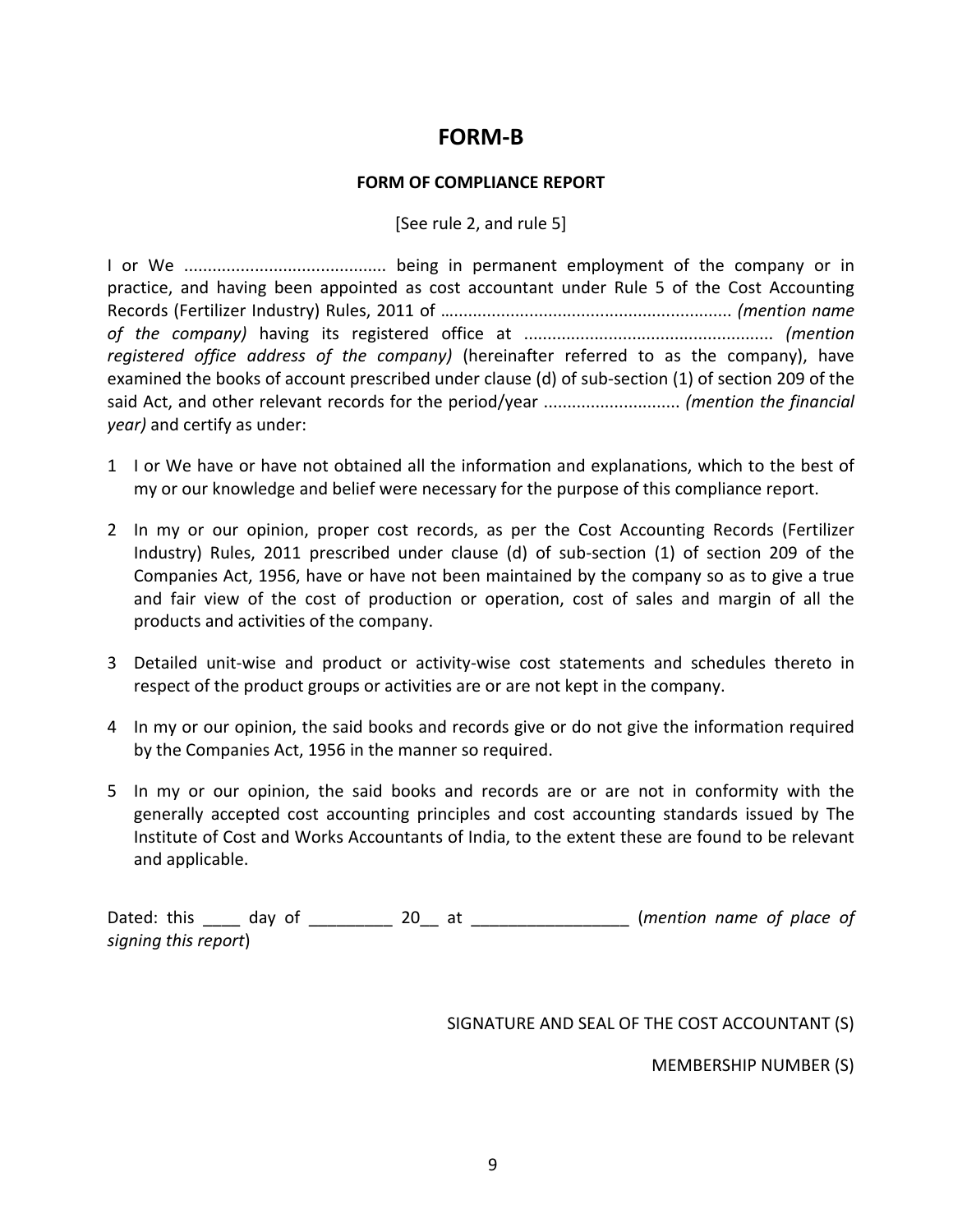### NOTES:

- (i) Delete words not applicable.
- (ii) If as a result of the examination of the books of account, the cost accountant desires to point out any material deficiency or give a qualified report, he shall indicate the same against the relevant para.
- (iii) Briefly give your observations and suggestions, if any, relevant to the maintenance of cost accounting records by the company.
- (iv) Cost accountant may use separate sheet(s) for (ii) and (iii) above, if required.

## **ANNEXURE TO THE COMPLIANCE REPORT**

[See rule 2 and rule 5]

## **1. GENERAL:**

- a) Name of the company:
- b) Registered office address:
- c) Financial year to which the Compliance Report relates.

## **2. QUANTITATIVE INFORMATION:**

| Sno.         | <b>Name of the Product or Service</b>         | <b>Unit</b> | <b>Annual</b>     |        | <b>Net Sales</b> |
|--------------|-----------------------------------------------|-------------|-------------------|--------|------------------|
|              | Group                                         |             | <b>Production</b> | (Qty.) | (Value in        |
|              |                                               |             | (Qty.)            |        | <b>Rupees</b> )  |
| A            | <b>Produced or Manufactured Product</b>       |             |                   |        |                  |
|              | <b>Groups</b>                                 |             |                   |        |                  |
|              | 1.                                            |             |                   |        |                  |
|              | 2.                                            |             |                   |        |                  |
|              | 3. etc.                                       |             |                   |        |                  |
| B            | <b>Services Groups</b>                        |             |                   |        |                  |
|              | 1.                                            |             |                   |        |                  |
|              | 2.                                            |             |                   |        |                  |
|              | 3. etc.                                       |             |                   |        |                  |
| $\mathsf{C}$ | Trading Activities (Product Group-<br>wise)   |             |                   |        |                  |
|              | 1.                                            |             |                   |        |                  |
|              | 2.                                            |             |                   |        |                  |
|              | 3. etc.                                       |             |                   |        |                  |
| D            | <b>Other Income</b>                           |             |                   |        |                  |
|              | <b>Total Income as per Financial Accounts</b> |             |                   |        |                  |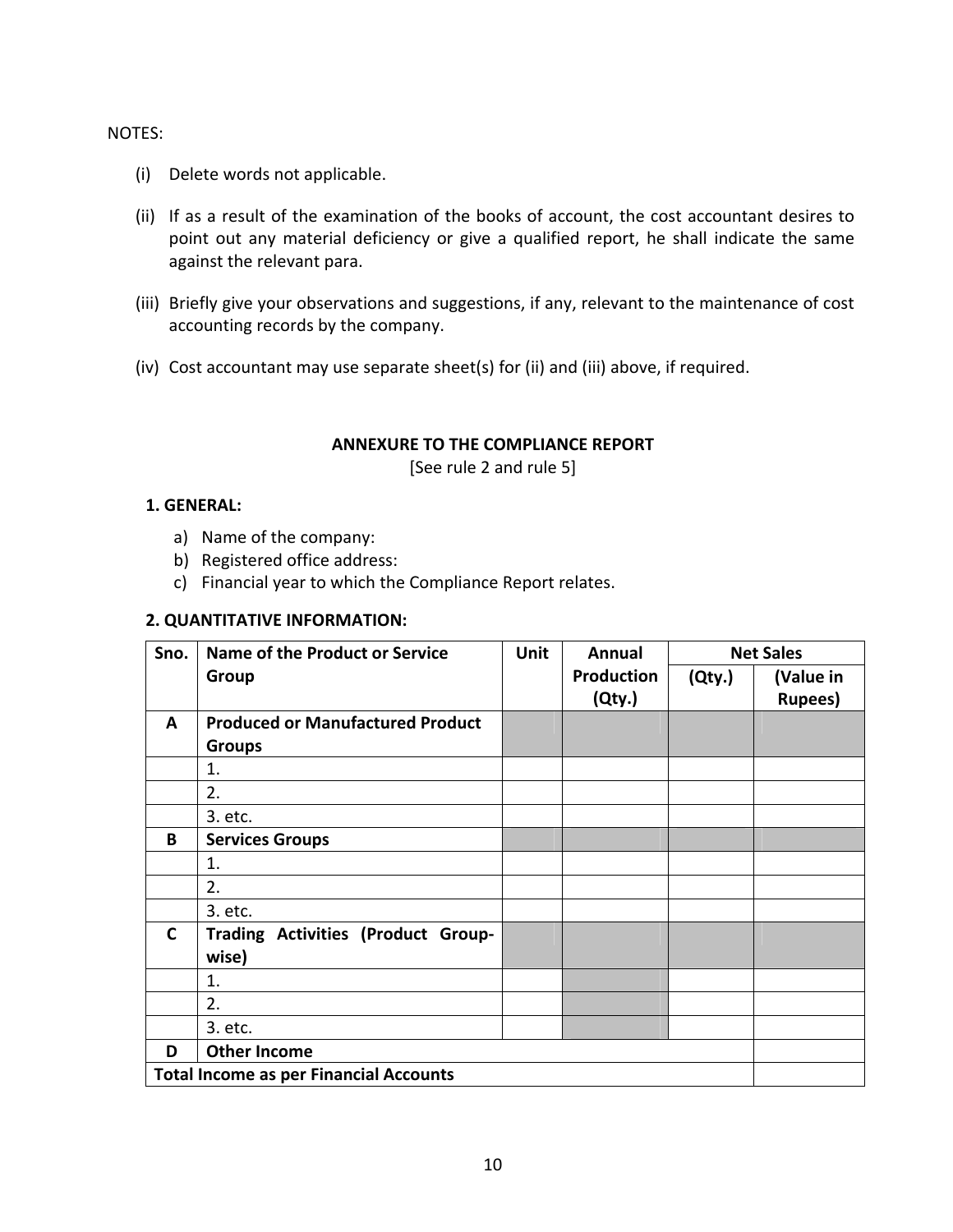## **3. RECONCILIATION STATEMENT:**

| Net Margin (Profit or Loss) as per Cost Accounts        | (In Rupees) |
|---------------------------------------------------------|-------------|
| A. From Produced or Manufactured Product Groups         |             |
| <b>B. From Services Groups</b>                          |             |
| C. From Trading Activities                              |             |
| <b>Total as per Cost Accounts</b>                       |             |
| Add: Incomes not considered in Cost Accounts (if any)   |             |
| Less: Expenses not considered in Cost Accounts (if any) |             |
| Add/Less: Difference in Stock Valuation                 |             |
| <b>Profit or (Loss) as per Financial Accounts</b>       |             |

### **NOTES:**

- (i) For produced or manufactured product groups, use the nomenclature as used in the Central Excise Act or Rules, as applicable.
- (ii) For services groups, use the nomenclature as used in the Finance Act or Central Service Tax Rules, as applicable.

## SIGNATURE NAME And the contract of the contract of the contract of the contract of the contract of the contract of the contract of the contract of the contract of the contract of the contract of the contract of the contract of the c COST ACCOUNTANT (S) MEMBERSHIP NUMBER (S) SEAL AND DATE

## **"SCHEDULE" [See rule 4]**

## **PROFORMA `A'**

#### **Statement showing cost of Utilities like Water or Power etc**.

| Name of the Company                     |  |
|-----------------------------------------|--|
| Name and address of the Factory or Unit |  |
| Name of the Utility                     |  |
| For the Period/Year                     |  |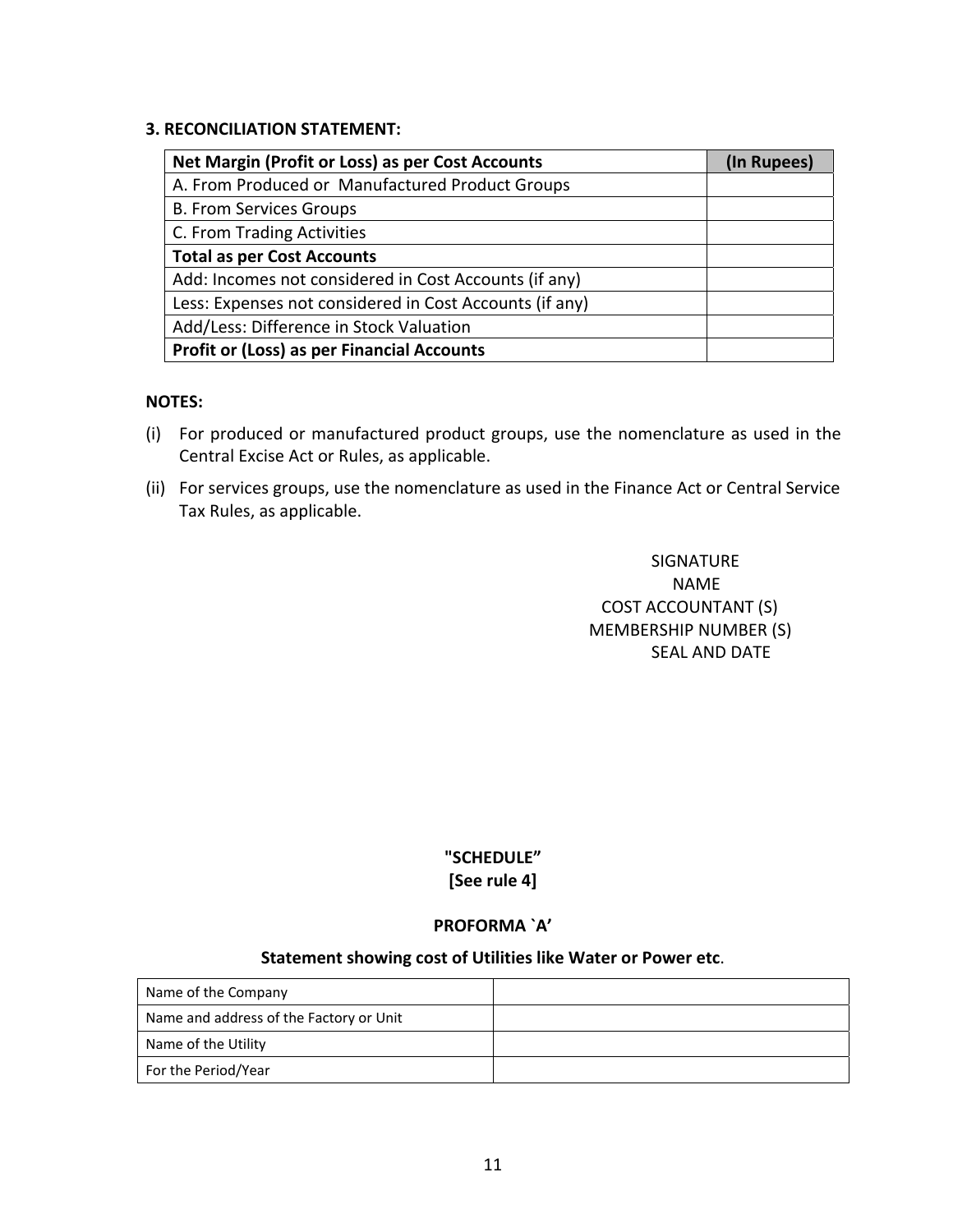#### **A Quantitative Information**

| Sno. | <b>Particulars</b>                                  | Unit | <b>Current year</b> | Previous year |
|------|-----------------------------------------------------|------|---------------------|---------------|
| 1    | Installed Capacity                                  |      |                     |               |
| 2    | <b>Quantity Produced</b>                            |      |                     |               |
| 3    | Capacity Utilization (%)                            |      |                     |               |
| 4    | <b>Quantity Re-circulated</b>                       |      |                     |               |
| 5    | Quantity Purchased, if any                          |      |                     |               |
| 6    | Self Consumption including Losses (to be specified) |      |                     |               |
|      | Net Units Available                                 |      |                     |               |

### **B. Cost Information:**

| Sno.         | <b>Particulars</b>                     | Quantity | Rate        | <b>Amount</b> |                | Cost per Unit (Rs.) |
|--------------|----------------------------------------|----------|-------------|---------------|----------------|---------------------|
|              |                                        |          | Rs. per     | Rs.           | <b>Current</b> | <b>Previous</b>     |
|              |                                        |          | <b>Unit</b> |               | Year           | Year                |
| $\mathbf{1}$ | Materials Consumed (specify)           |          |             |               |                |                     |
|              | a) Indigenous                          |          |             |               |                |                     |
|              | b) Imported                            |          |             |               |                |                     |
|              | c) Self Manufactured or Produced       |          |             |               |                |                     |
| 2.           | Process Materials/ Chemicals (specify) |          |             |               |                |                     |
| 3.           | Utilities (specify)                    |          |             |               |                |                     |
| 4.           | <b>Direct Employees Cost</b>           |          |             |               |                |                     |
| 5.           | Direct Expenses (specify)              |          |             |               |                |                     |
| 6.           | Consumable Stores and Spares           |          |             |               |                |                     |
| 7.           | Repairs and Maintenance                |          |             |               |                |                     |
| 8.           | Depreciation                           |          |             |               |                |                     |
| 9.           | Lease Rent, if any                     |          |             |               |                |                     |
| 10.          | Other Overheads                        |          |             |               |                |                     |
| 11.          | Sub-total (1 to10)                     |          |             |               |                |                     |
| 12.          | Less: Credit, if any                   |          |             |               |                |                     |
| 13.          | <b>Total cost (12-13)</b>              |          |             |               |                |                     |
|              | Apportionment: (cost centre-wise)      |          |             |               |                |                     |
|              | 1. Cost Centre 1                       |          |             |               |                |                     |
|              | 2. Cost Centre 2                       |          |             |               |                |                     |
|              | 3. Cost Centre 3                       |          |             |               |                |                     |
|              | Total                                  |          |             |               |                |                     |

## **PROFORMA `B' Statement showing the Cost of Production and Cost of Sales**

| Name of the Company                  |  |
|--------------------------------------|--|
| Name and address of the Factory/Unit |  |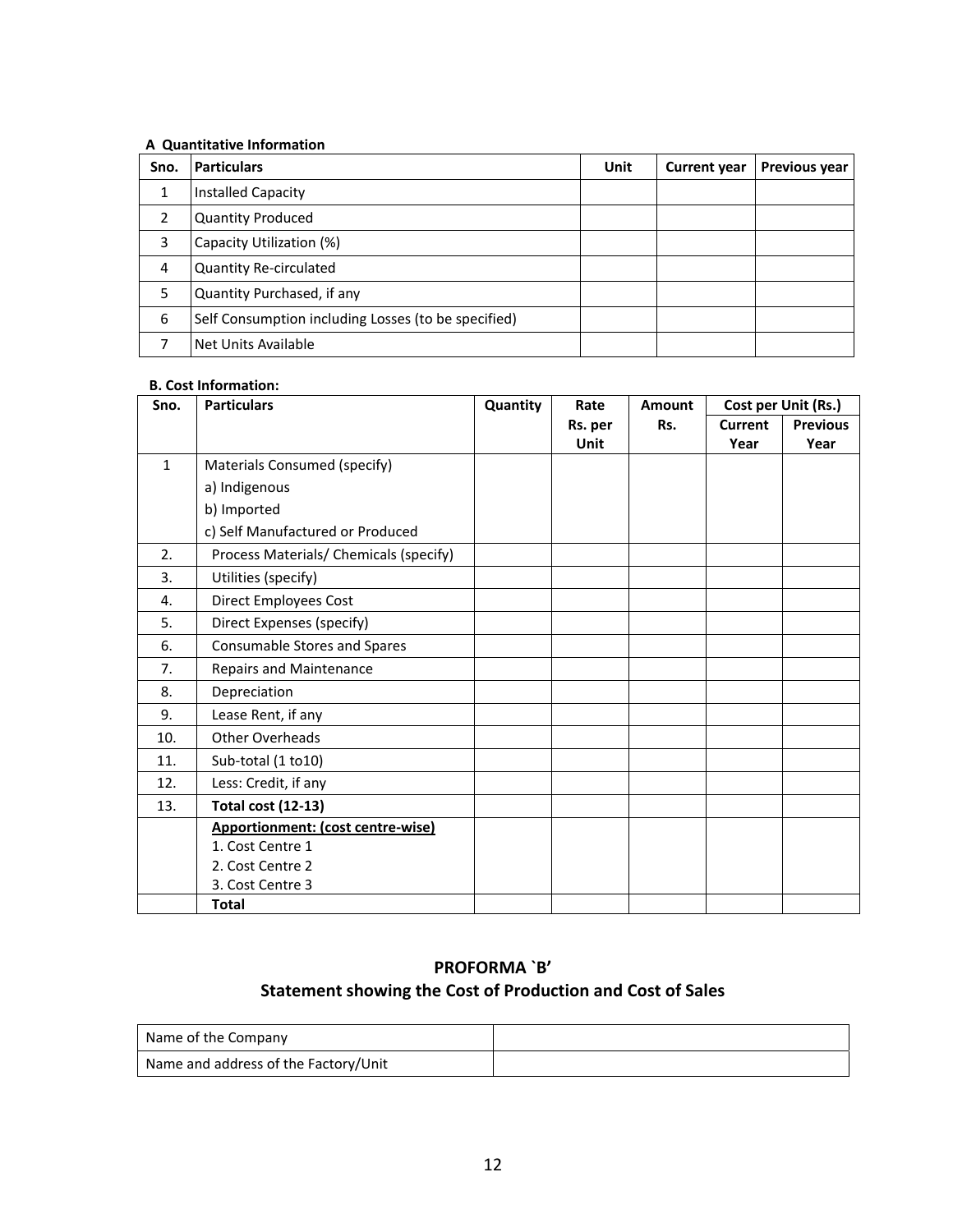| Name of the Intermediate Product/Product |  |
|------------------------------------------|--|
| For the Period/Year                      |  |

## **A. Quantitative Information**:

| Sno. | <b>Particulars</b>                                                       |                     | (Unit: MT)           |
|------|--------------------------------------------------------------------------|---------------------|----------------------|
|      |                                                                          | <b>Current Year</b> | <b>Previous Year</b> |
| 1.   | Installed capacity<br>(i)                                                |                     |                      |
|      | (ii)<br>Capacity enhanced during the year by leasing<br>arrangement etc. |                     |                      |
| 2.   | <b>Actual Production:</b>                                                |                     |                      |
|      | Self Manufactured<br>(i)                                                 |                     |                      |
|      | Third parties on job work, if any<br>(ii)                                |                     |                      |
|      | (iii)<br>Loan License, if any                                            |                     |                      |
| 3.   | Capacity Utilization                                                     |                     |                      |
| 4.   | Major Outputs (specify)                                                  |                     |                      |
|      | a)                                                                       |                     |                      |
|      | b)                                                                       |                     |                      |
|      | c) etc                                                                   |                     |                      |
| 5.   | By Products (Specify)                                                    |                     |                      |
| 6.   | Yield percentage (outputs/inputs                                         |                     |                      |
| 4.   | Quantity used for Captive Consumption                                    |                     |                      |
| 5.   | Quantity transferred for:                                                |                     |                      |
|      | (a) Domestic Sale                                                        |                     |                      |
|      | (b) Export Sale                                                          |                     |                      |
|      | (c) Others (specify)                                                     |                     |                      |
| 6    | <b>Opening Stock (Finished Goods)</b>                                    |                     |                      |
| 7.   | Closing Stock (Finished Goods) (6+2-4-5)                                 |                     |                      |

## **B**. **Cost Information:**

| Sno.           | <b>Particulars</b>                    | Quantity     | Rate    | <b>Amount</b> | <b>Cost per MT (Rupees)</b> |                 |  |  |
|----------------|---------------------------------------|--------------|---------|---------------|-----------------------------|-----------------|--|--|
|                |                                       | <b>Units</b> | Rs. per | Rs.           | Current                     | <b>Previous</b> |  |  |
|                |                                       |              | Unit    |               | Year                        | Year            |  |  |
| $\mathbf{1}$ . | Materials Consumed (specify details)  |              |         |               |                             |                 |  |  |
|                | a) Indigenous                         |              |         |               |                             |                 |  |  |
|                | b) Imported                           |              |         |               |                             |                 |  |  |
|                | c) Self manufactured or produced      |              |         |               |                             |                 |  |  |
|                | d) Sub total                          |              |         |               |                             |                 |  |  |
| 2.             | Process Materials/Chemicals (specify) |              |         |               |                             |                 |  |  |
| 3.             | Utilities(specify)                    |              |         |               |                             |                 |  |  |
| 4.             | <b>Direct Employees Cost</b>          |              |         |               |                             |                 |  |  |
| 5.             | <b>Direct Expenses</b>                |              |         |               |                             |                 |  |  |
| 6.             | Consumable Stores and Spares          |              |         |               |                             |                 |  |  |
| 7.             | <b>Repairs and Maintenance</b>        |              |         |               |                             |                 |  |  |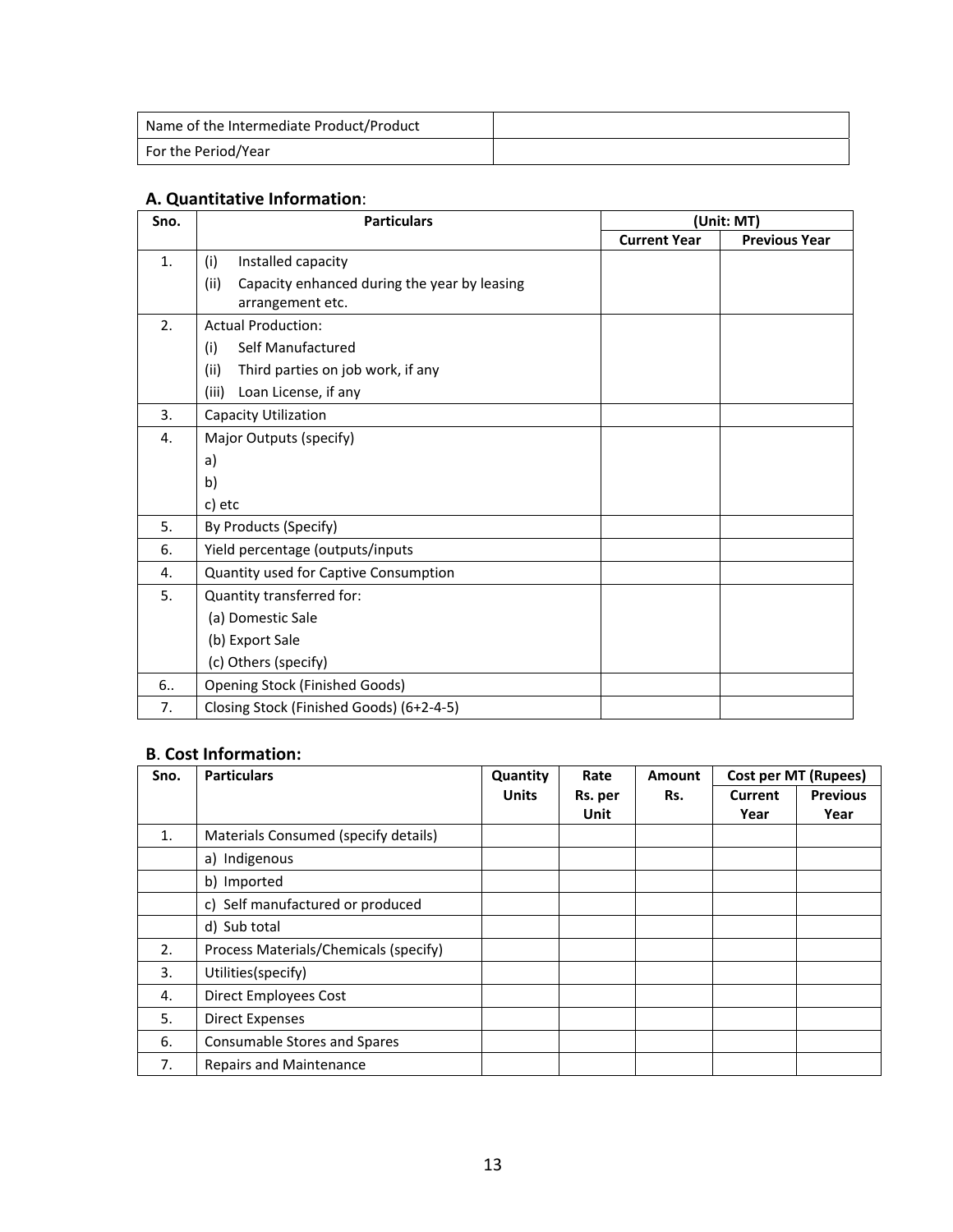| Sno. | <b>Particulars</b>                                                                                                                                                                                                                                                                    | Quantity     | Rate    | <b>Amount</b> | <b>Cost per MT (Rupees)</b> |                 |  |  |
|------|---------------------------------------------------------------------------------------------------------------------------------------------------------------------------------------------------------------------------------------------------------------------------------------|--------------|---------|---------------|-----------------------------|-----------------|--|--|
|      |                                                                                                                                                                                                                                                                                       | <b>Units</b> | Rs. per | Rs.           | <b>Current</b>              | <b>Previous</b> |  |  |
|      |                                                                                                                                                                                                                                                                                       |              | Unit    |               | Year                        | Year            |  |  |
|      | (a) Building                                                                                                                                                                                                                                                                          |              |         |               |                             |                 |  |  |
|      | (b) Plant and Machinery                                                                                                                                                                                                                                                               |              |         |               |                             |                 |  |  |
|      | Others, if any<br>(c)                                                                                                                                                                                                                                                                 |              |         |               |                             |                 |  |  |
| 8.   | <b>Quality Control Expenses</b>                                                                                                                                                                                                                                                       |              |         |               |                             |                 |  |  |
| 9.   | Research and Development                                                                                                                                                                                                                                                              |              |         |               |                             |                 |  |  |
| 10.  | Technical Assistance and Know-how Fee                                                                                                                                                                                                                                                 |              |         |               |                             |                 |  |  |
|      | or Royalty, if any                                                                                                                                                                                                                                                                    |              |         |               |                             |                 |  |  |
| 11.  | Depreciation or Amortization                                                                                                                                                                                                                                                          |              |         |               |                             |                 |  |  |
| 12.  | <b>Other Production Overheads</b>                                                                                                                                                                                                                                                     |              |         |               |                             |                 |  |  |
| 13.  | Total (1 to 12)                                                                                                                                                                                                                                                                       |              |         |               |                             |                 |  |  |
| 14.  | Add: Opening Stock-in-Process                                                                                                                                                                                                                                                         |              |         |               |                             |                 |  |  |
|      | Less: Closing Stock-in-Process                                                                                                                                                                                                                                                        |              |         |               |                             |                 |  |  |
| 15.  | Less: Credits (from wastages and By-                                                                                                                                                                                                                                                  |              |         |               |                             |                 |  |  |
|      | Products) or Recoveries, if any (specify                                                                                                                                                                                                                                              |              |         |               |                             |                 |  |  |
|      |                                                                                                                                                                                                                                                                                       |              |         |               |                             |                 |  |  |
| 16.  |                                                                                                                                                                                                                                                                                       |              |         |               |                             |                 |  |  |
|      | a)                                                                                                                                                                                                                                                                                    |              |         |               |                             |                 |  |  |
|      | Others (specify)<br>b)                                                                                                                                                                                                                                                                |              |         |               |                             |                 |  |  |
| 17   | <b>Cost of Production</b>                                                                                                                                                                                                                                                             |              |         |               |                             |                 |  |  |
|      | (a) Packed Quantity                                                                                                                                                                                                                                                                   |              |         |               |                             |                 |  |  |
|      | (b) Naked or Bulk Quantity                                                                                                                                                                                                                                                            |              |         |               |                             |                 |  |  |
| 18.  | Add: Opening Stock - Finished Goods                                                                                                                                                                                                                                                   |              |         |               |                             |                 |  |  |
|      | Less: Closing Stock - Finished Goods                                                                                                                                                                                                                                                  |              |         |               |                             |                 |  |  |
| 19.  | Other Adjustments, if any                                                                                                                                                                                                                                                             |              |         |               |                             |                 |  |  |
| 20.  | Finished Goods Purchased, if any                                                                                                                                                                                                                                                      |              |         |               |                             |                 |  |  |
| 21.  | Total Cost of Production (17 to 20)                                                                                                                                                                                                                                                   |              |         |               |                             |                 |  |  |
| 22.  | Quantity and Cost Transferred:                                                                                                                                                                                                                                                        |              |         |               |                             |                 |  |  |
|      | (i) Captive Consumption                                                                                                                                                                                                                                                               |              |         |               |                             |                 |  |  |
|      | (ii) Sales                                                                                                                                                                                                                                                                            |              |         |               |                             |                 |  |  |
|      | (iii) Others, if any                                                                                                                                                                                                                                                                  |              |         |               |                             |                 |  |  |
| 23.  | <b>Administrative Overheads</b>                                                                                                                                                                                                                                                       |              |         |               |                             |                 |  |  |
|      |                                                                                                                                                                                                                                                                                       |              |         |               |                             |                 |  |  |
|      | (b) Others                                                                                                                                                                                                                                                                            |              |         |               |                             |                 |  |  |
|      | (c)                                                                                                                                                                                                                                                                                   |              |         |               |                             |                 |  |  |
| 24.  |                                                                                                                                                                                                                                                                                       |              |         |               |                             |                 |  |  |
|      |                                                                                                                                                                                                                                                                                       |              |         |               |                             |                 |  |  |
|      |                                                                                                                                                                                                                                                                                       |              |         |               |                             |                 |  |  |
|      |                                                                                                                                                                                                                                                                                       |              |         |               |                             |                 |  |  |
|      |                                                                                                                                                                                                                                                                                       |              |         |               |                             |                 |  |  |
|      |                                                                                                                                                                                                                                                                                       |              |         |               |                             |                 |  |  |
|      |                                                                                                                                                                                                                                                                                       |              |         |               |                             |                 |  |  |
| 25.  | item wise)<br><b>Primary Packing Cost</b><br>Materials<br>(a) Employee cost<br>Total<br><b>Secondary Packing Cost</b><br>(a) Packing Material (specify)<br>Others<br>(b)<br>(c) Total<br>Selling and Distribution Overheads<br>(a) Employee cost<br>(b) Freight and Transport charges |              |         |               |                             |                 |  |  |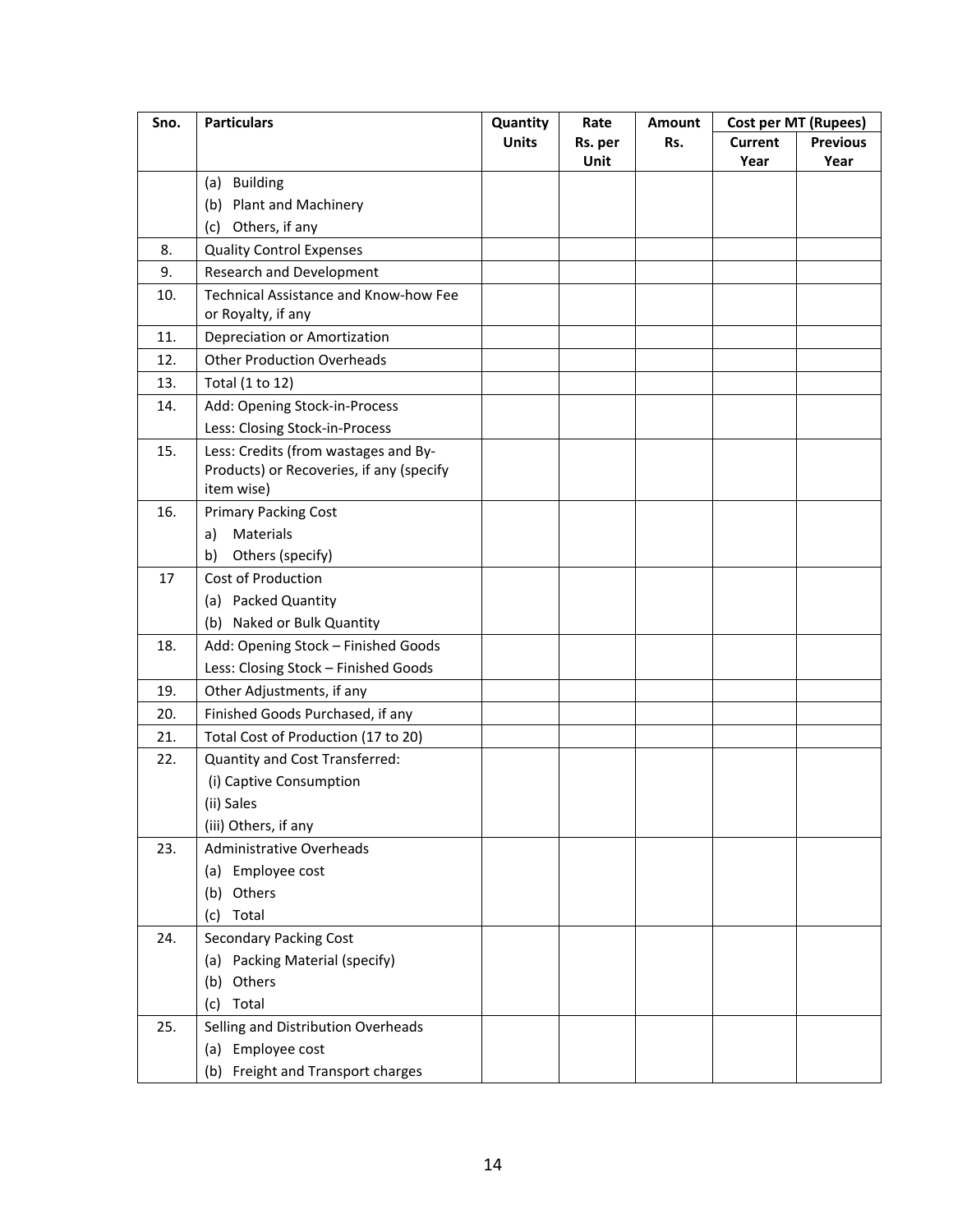| Sno. | <b>Particulars</b>                       | Quantity     | Rate    | <b>Amount</b> | <b>Cost per MT (Rupees)</b> |                 |  |  |
|------|------------------------------------------|--------------|---------|---------------|-----------------------------|-----------------|--|--|
|      |                                          | <b>Units</b> | Rs. per | Rs.           | <b>Current</b>              | <b>Previous</b> |  |  |
|      |                                          |              | Unit    |               | Year                        | Year            |  |  |
|      | (c) Commission to Selling Agents         |              |         |               |                             |                 |  |  |
|      | (d) Royalty on sales, if any             |              |         |               |                             |                 |  |  |
|      | (e) Warranty expenses                    |              |         |               |                             |                 |  |  |
|      | After adjusting income from<br>(f)       |              |         |               |                             |                 |  |  |
|      | chargeable services                      |              |         |               |                             |                 |  |  |
|      | Others<br>(g)                            |              |         |               |                             |                 |  |  |
|      | (h) Total (a) to $(g)$                   |              |         |               |                             |                 |  |  |
| 26.  | <b>Interest and Financing Charges</b>    |              |         |               |                             |                 |  |  |
|      | Interest on working capital<br>(a)       |              |         |               |                             |                 |  |  |
|      | Others<br>(b)                            |              |         |               |                             |                 |  |  |
|      | Sub-Total<br>(c)                         |              |         |               |                             |                 |  |  |
| 27.  | Cost of Sales (excluding Excise duty) of |              |         |               |                             |                 |  |  |
|      | Packed Quantity Sold (22 (ii)to26)       |              |         |               |                             |                 |  |  |
| 28   | <b>Sales Realisation</b>                 |              |         |               |                             |                 |  |  |
| 29   | Less Excise Duty and Other Statutory     |              |         |               |                             |                 |  |  |
|      | Levies                                   |              |         |               |                             |                 |  |  |
| 30   | Net Sales Realization (28-29)            |              |         |               |                             |                 |  |  |
| 31   | Margin (30-27)                           |              |         |               |                             |                 |  |  |
| 32.  | <b>Sales Realization from Customers</b>  |              |         |               |                             |                 |  |  |
|      | (a) Sales Price                          |              |         |               |                             |                 |  |  |
|      | (b) Less Dealer's margin                 |              |         |               |                             |                 |  |  |
|      | (c)<br><b>Net</b>                        |              |         |               |                             |                 |  |  |
| 33   | Retention price as fixed by the          |              |         |               |                             |                 |  |  |
|      | Government (specify the period for which |              |         |               |                             |                 |  |  |
|      | relevant)                                |              |         |               |                             |                 |  |  |
| 34   | <b>Product Subsidy from Government</b>   |              |         |               |                             |                 |  |  |
| 35   | Freight or any other reimbursement       |              |         |               |                             |                 |  |  |
| 36   | Total Realization (33+34+35)             |              |         |               |                             |                 |  |  |
| 37   | Margin (36-32)                           |              |         |               |                             |                 |  |  |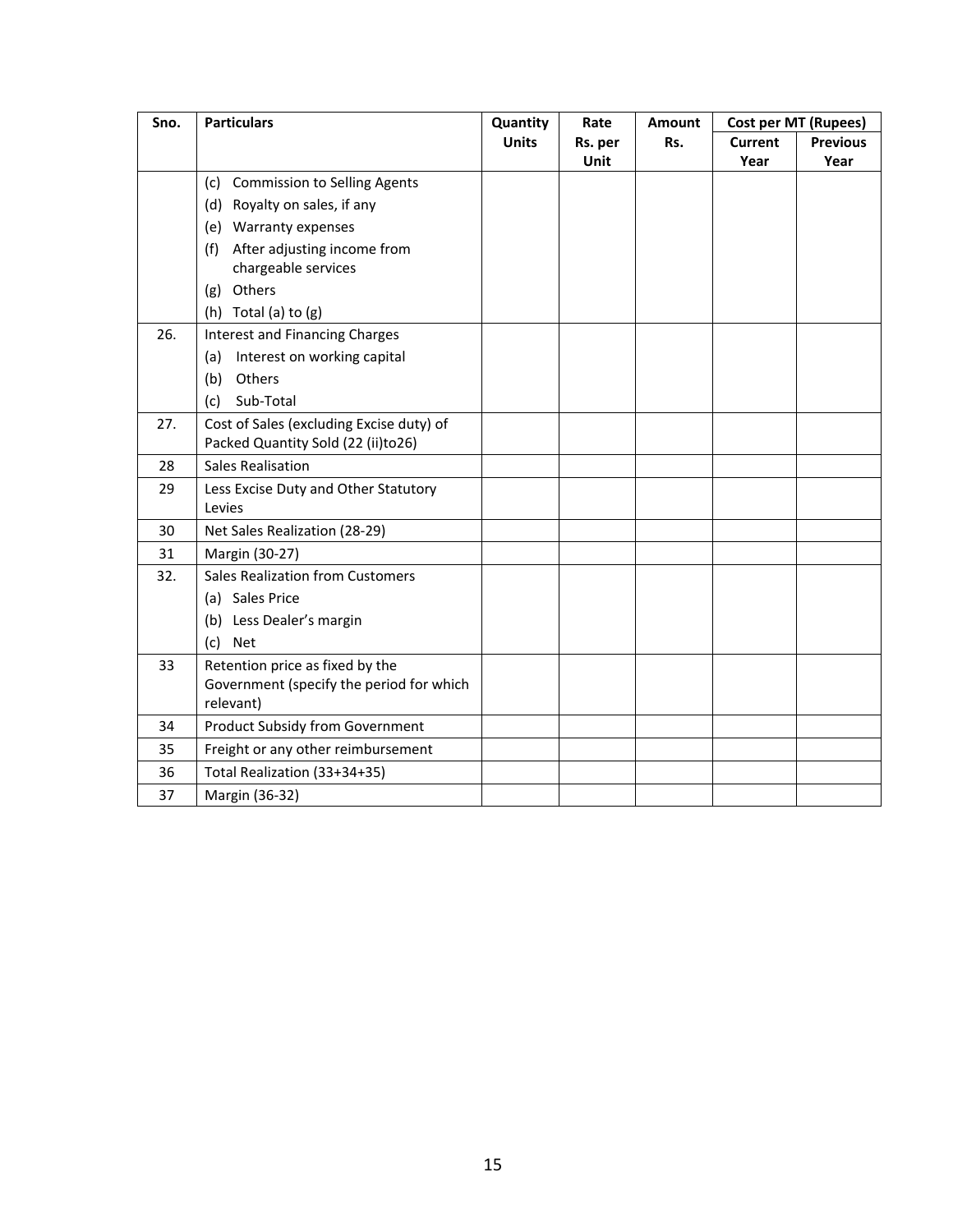#### **PROFORMA 'C'**

#### **Statement showing Element wise Unit cost of Production**

| Name of the Company          |  |
|------------------------------|--|
| Name and address of the Unit |  |
| For the Period/Year          |  |

| Sno            | <b>Particulars</b>                                | Quantity |                                         | Utilities or Offsites or Intermediates or Finished Products |     |              |     |                    |               |           |  |     |             |            |            |  |  |
|----------------|---------------------------------------------------|----------|-----------------------------------------|-------------------------------------------------------------|-----|--------------|-----|--------------------|---------------|-----------|--|-----|-------------|------------|------------|--|--|
|                |                                                   | Unit     | <b>Process Water</b><br><b>DM Water</b> |                                                             |     | <b>Steam</b> |     | Captive            | <b>Others</b> | Ammonia   |  |     | <b>Urea</b> | <b>NPK</b> |            |  |  |
|                |                                                   |          |                                         |                                                             |     |              |     | <b>Power Plant</b> |               | (specify) |  |     |             |            | <b>Etc</b> |  |  |
|                |                                                   |          | Qty                                     | Rs/MT                                                       | Qty | Rs/MT        | Qty | Rs/MT              | Qty           | Rs/MT     |  | Qty | Rs/MT       | Qty        | Rs/MT      |  |  |
|                | <b>Production (Qty)</b>                           |          |                                         |                                                             |     |              |     |                    |               |           |  |     |             |            |            |  |  |
| 1              | Purchases                                         |          |                                         |                                                             |     |              |     |                    |               |           |  |     |             |            |            |  |  |
| $\overline{2}$ | Raw Materials Consumed                            |          |                                         |                                                             |     |              |     |                    |               |           |  |     |             |            |            |  |  |
| 3              | Power                                             |          |                                         |                                                             |     |              |     |                    |               |           |  |     |             |            |            |  |  |
| 4              | Duty on Power Produced                            |          |                                         |                                                             |     |              |     |                    |               |           |  |     |             |            |            |  |  |
| 5              | Fuel                                              |          |                                         |                                                             |     |              |     |                    |               |           |  |     |             |            |            |  |  |
| 6              | Water                                             |          |                                         |                                                             |     |              |     |                    |               |           |  |     |             |            |            |  |  |
| 7a.            | Packing Material - Bags                           |          |                                         |                                                             |     |              |     |                    |               |           |  |     |             |            |            |  |  |
| 7b.            | Packing Material - Thread                         |          |                                         |                                                             |     |              |     |                    |               |           |  |     |             |            |            |  |  |
| 8.             | <b>Sub Total</b>                                  |          |                                         |                                                             |     |              |     |                    |               |           |  |     |             |            |            |  |  |
| 9              | Salaries and Wages-                               |          |                                         |                                                             |     |              |     |                    |               |           |  |     |             |            |            |  |  |
| 10             | Employee Welfare Overheads                        |          |                                         |                                                             |     |              |     |                    |               |           |  |     |             |            |            |  |  |
| 11             | Contract Labour                                   |          |                                         |                                                             |     |              |     |                    |               |           |  |     |             |            |            |  |  |
| 12             | <b>Chemicals and Stores</b>                       |          |                                         |                                                             |     |              |     |                    |               |           |  |     |             |            |            |  |  |
| 13             | Catalyst                                          |          |                                         |                                                             |     |              |     |                    |               |           |  |     |             |            |            |  |  |
| 14             | <b>Repairs and Maintenance</b>                    |          |                                         |                                                             |     |              |     |                    |               |           |  |     |             |            |            |  |  |
| 15.            | <b>Factory Overheads</b>                          |          |                                         |                                                             |     |              |     |                    |               |           |  |     |             |            |            |  |  |
| 16             | <b>Administrative Overheads</b>                   |          |                                         |                                                             |     |              |     |                    |               |           |  |     |             |            |            |  |  |
| 17             | Insurance (excl Loss of Profit<br>Policy Premium) |          |                                         |                                                             |     |              |     |                    |               |           |  |     |             |            |            |  |  |
| 18             | Insurance (Loss of Profit Policy<br>Premium)      |          |                                         |                                                             |     |              |     |                    |               |           |  |     |             |            |            |  |  |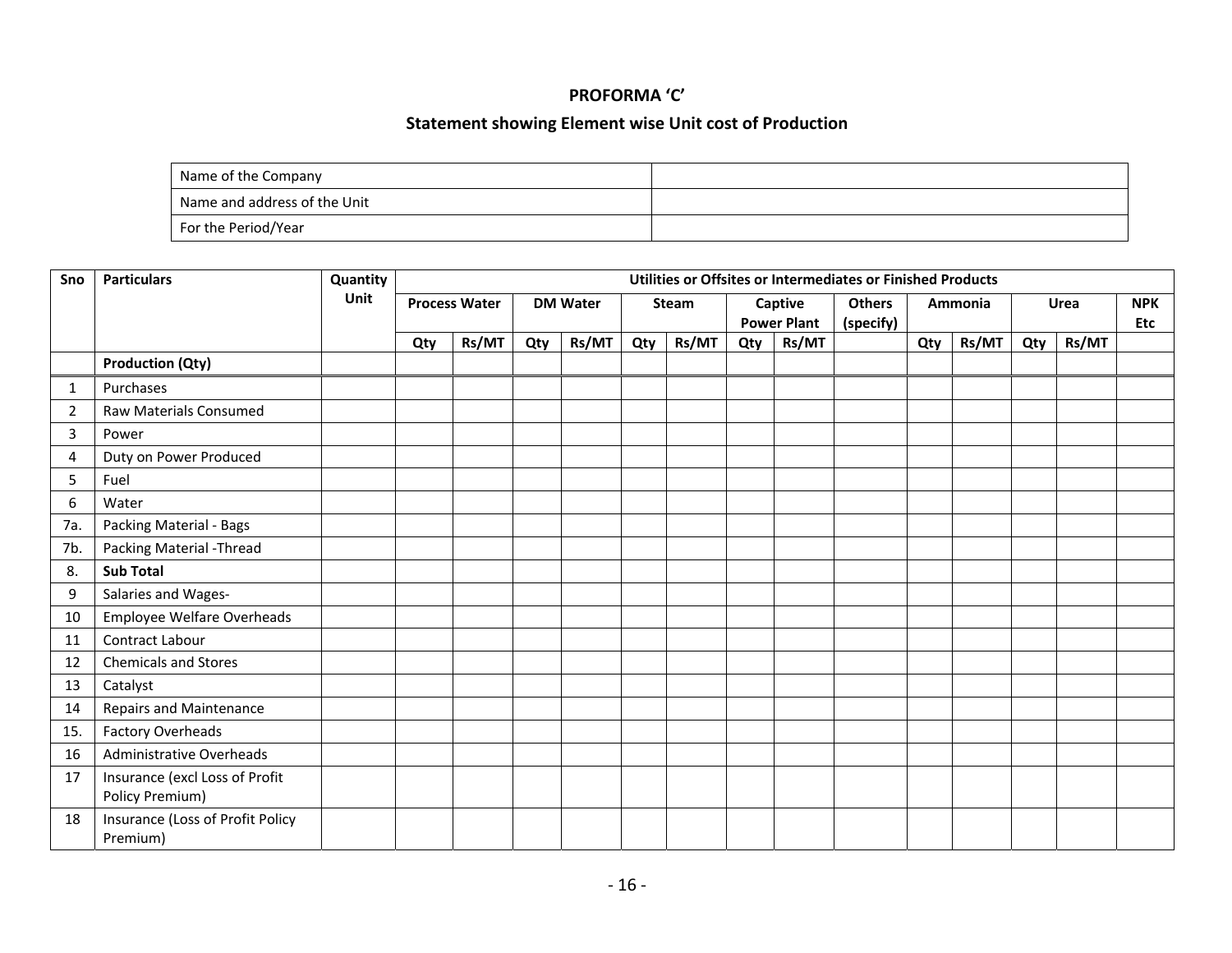| Sno  | <b>Particulars</b>                         | Quantity | Utilities or Offsites or Intermediates or Finished Products |                                         |     |       |     |                               |     |                            |         |     |       |     |                   |  |
|------|--------------------------------------------|----------|-------------------------------------------------------------|-----------------------------------------|-----|-------|-----|-------------------------------|-----|----------------------------|---------|-----|-------|-----|-------------------|--|
|      |                                            | Unit     |                                                             | <b>Process Water</b><br><b>DM Water</b> |     | Steam |     | Captive<br><b>Power Plant</b> |     | <b>Others</b><br>(specify) | Ammonia |     | Urea  |     | <b>NPK</b><br>Etc |  |
|      |                                            |          | Qty                                                         | Rs/MT                                   | Qty | Rs/MT | Qty | Rs/MT                         | Qty | Rs/MT                      |         | Qty | Rs/MT | Qty | Rs/MT             |  |
| 19   | Depreciation                               |          |                                                             |                                         |     |       |     |                               |     |                            |         |     |       |     |                   |  |
| 20   | <b>Marketing Expense</b>                   |          |                                                             |                                         |     |       |     |                               |     |                            |         |     |       |     |                   |  |
| 20.1 | Promotion and Publicity Expense            |          |                                                             |                                         |     |       |     |                               |     |                            |         |     |       |     |                   |  |
| 20.2 | Warehousing expense                        |          |                                                             |                                         |     |       |     |                               |     |                            |         |     |       |     |                   |  |
| 20.3 | Handling Expense                           |          |                                                             |                                         |     |       |     |                               |     |                            |         |     |       |     |                   |  |
| 20.4 | Marketing office expenses                  |          |                                                             |                                         |     |       |     |                               |     |                            |         |     |       |     |                   |  |
| 20.5 | Freight                                    |          |                                                             |                                         |     |       |     |                               |     |                            |         |     |       |     |                   |  |
| 21   | <b>Total Marketing Expenses</b>            |          |                                                             |                                         |     |       |     |                               |     |                            |         |     |       |     |                   |  |
| 22   | Any other expenses not included<br>in Cost |          |                                                             |                                         |     |       |     |                               |     |                            |         |     |       |     |                   |  |
| 23   | Any other Income not included<br>in Cost   |          |                                                             |                                         |     |       |     |                               |     |                            |         |     |       |     |                   |  |
| 24   | Interest                                   |          |                                                             |                                         |     |       |     |                               |     |                            |         |     |       |     |                   |  |
| 25   | Less Income                                |          |                                                             |                                         |     |       |     |                               |     |                            |         |     |       |     |                   |  |
| 26   | <b>Total Cost of Sales</b>                 |          |                                                             |                                         |     |       |     |                               |     |                            |         |     |       |     |                   |  |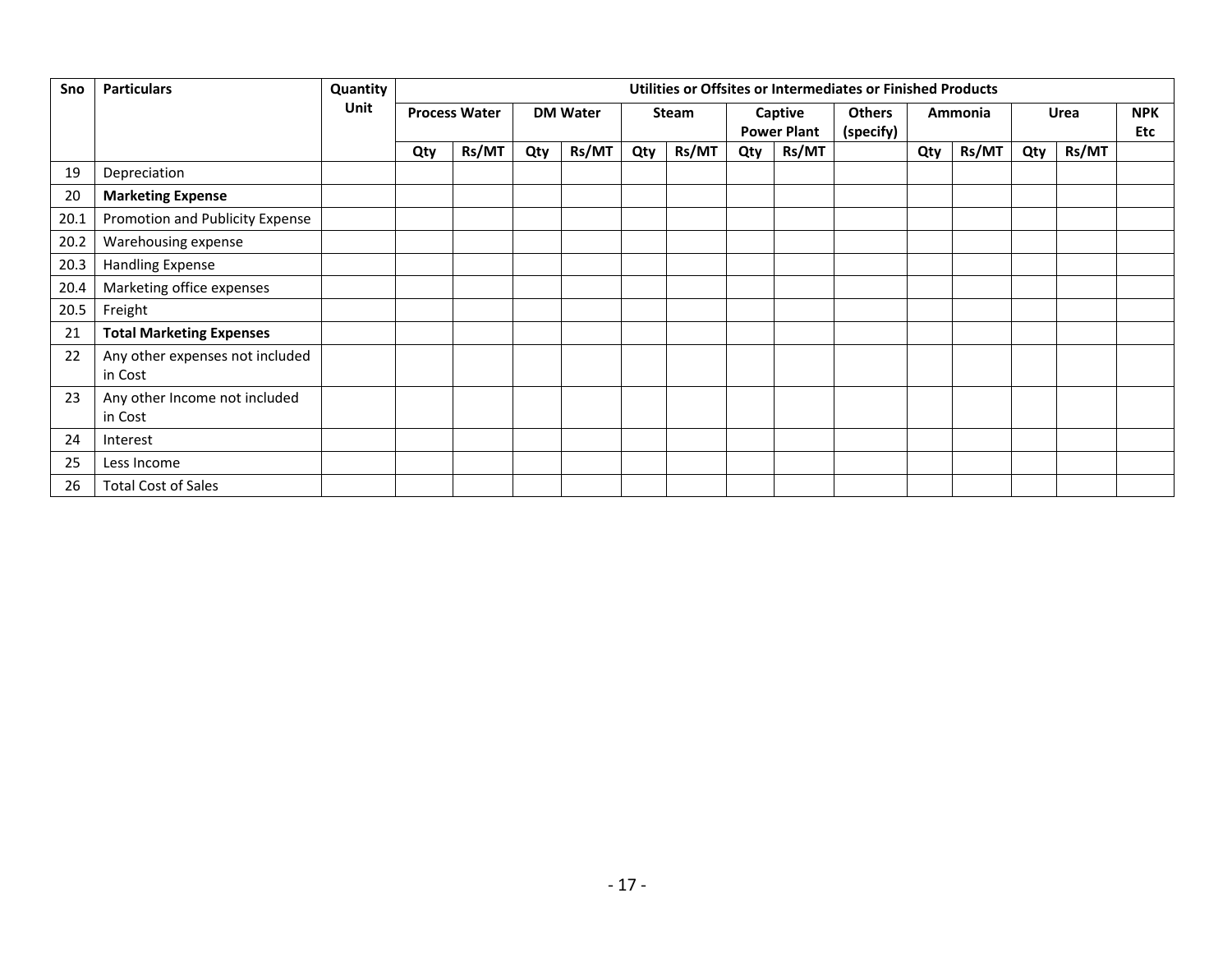#### **PROFORMA 'D'**

#### **Statement showing Process wise Unit Cost of Production**

| Name of the Company          |  |
|------------------------------|--|
| Name and address of the Unit |  |
| For the Period/Year          |  |

|      |                                      |          |                |     |                 |     |       |                    |       |                                                             |         |       |     |       | Rs/MT      |
|------|--------------------------------------|----------|----------------|-----|-----------------|-----|-------|--------------------|-------|-------------------------------------------------------------|---------|-------|-----|-------|------------|
| Sno. | <b>Particulars</b>                   | Quantity |                |     |                 |     |       |                    |       | Utilities or Offsites or Intermediates or Finished Products |         |       |     |       |            |
|      |                                      | Unit     | <b>Process</b> |     | <b>DM Water</b> |     | Steam | Captive            |       | <b>Others</b>                                               | Ammonia |       |     | Urea  | <b>NPK</b> |
|      |                                      |          | Water          |     |                 |     |       | <b>Power Plant</b> |       | (specify)                                                   |         |       |     |       | Etc        |
|      |                                      |          | Rs/MT          | Qty | Rs/MT           | Qty | Rs/MT | Qty                | Rs/MT |                                                             | Qty     | Rs/MT | Qty | Rs/MT |            |
|      | <b>Production (Qty)</b>              |          |                |     |                 |     |       |                    |       |                                                             |         |       |     |       |            |
| 1    | Purchases                            |          |                |     |                 |     |       |                    |       |                                                             |         |       |     |       |            |
| 2    | <b>Raw Materials Consumed</b>        |          |                |     |                 |     |       |                    |       |                                                             |         |       |     |       |            |
| 3    | Power                                |          |                |     |                 |     |       |                    |       |                                                             |         |       |     |       |            |
| 4    | Duty on Power Produced               |          |                |     |                 |     |       |                    |       |                                                             |         |       |     |       |            |
| 5    | Fuel                                 |          |                |     |                 |     |       |                    |       |                                                             |         |       |     |       |            |
| 6    | Water                                |          |                |     |                 |     |       |                    |       |                                                             |         |       |     |       |            |
| 7    | Packing Material - Bags              |          |                |     |                 |     |       |                    |       |                                                             |         |       |     |       |            |
|      | Packing Material - Thread            |          |                |     |                 |     |       |                    |       |                                                             |         |       |     |       |            |
| 8    | Utilities or Intermediates (specify) |          |                |     |                 |     |       |                    |       |                                                             |         |       |     |       |            |
|      | a) Process Water                     |          |                |     |                 |     |       |                    |       |                                                             |         |       |     |       |            |
|      | b) DM Water                          |          |                |     |                 |     |       |                    |       |                                                             |         |       |     |       |            |
|      | c) Steam                             |          |                |     |                 |     |       |                    |       |                                                             |         |       |     |       |            |
|      | d) Captive Power Plant               |          |                |     |                 |     |       |                    |       |                                                             |         |       |     |       |            |
|      | e) Others (specify)                  |          |                |     |                 |     |       |                    |       |                                                             |         |       |     |       |            |
|      | f) Sub Total                         |          |                |     |                 |     |       |                    |       |                                                             |         |       |     |       |            |
| 9    | Salaries and Wages-                  |          |                |     |                 |     |       |                    |       |                                                             |         |       |     |       |            |
| 10   | Employee Welfare Overheads           |          |                |     |                 |     |       |                    |       |                                                             |         |       |     |       |            |
| 11   | Contract Labour                      |          |                |     |                 |     |       |                    |       |                                                             |         |       |     |       |            |
| 12   | <b>Chemicals and Stores</b>          |          |                |     |                 |     |       |                    |       |                                                             |         |       |     |       |            |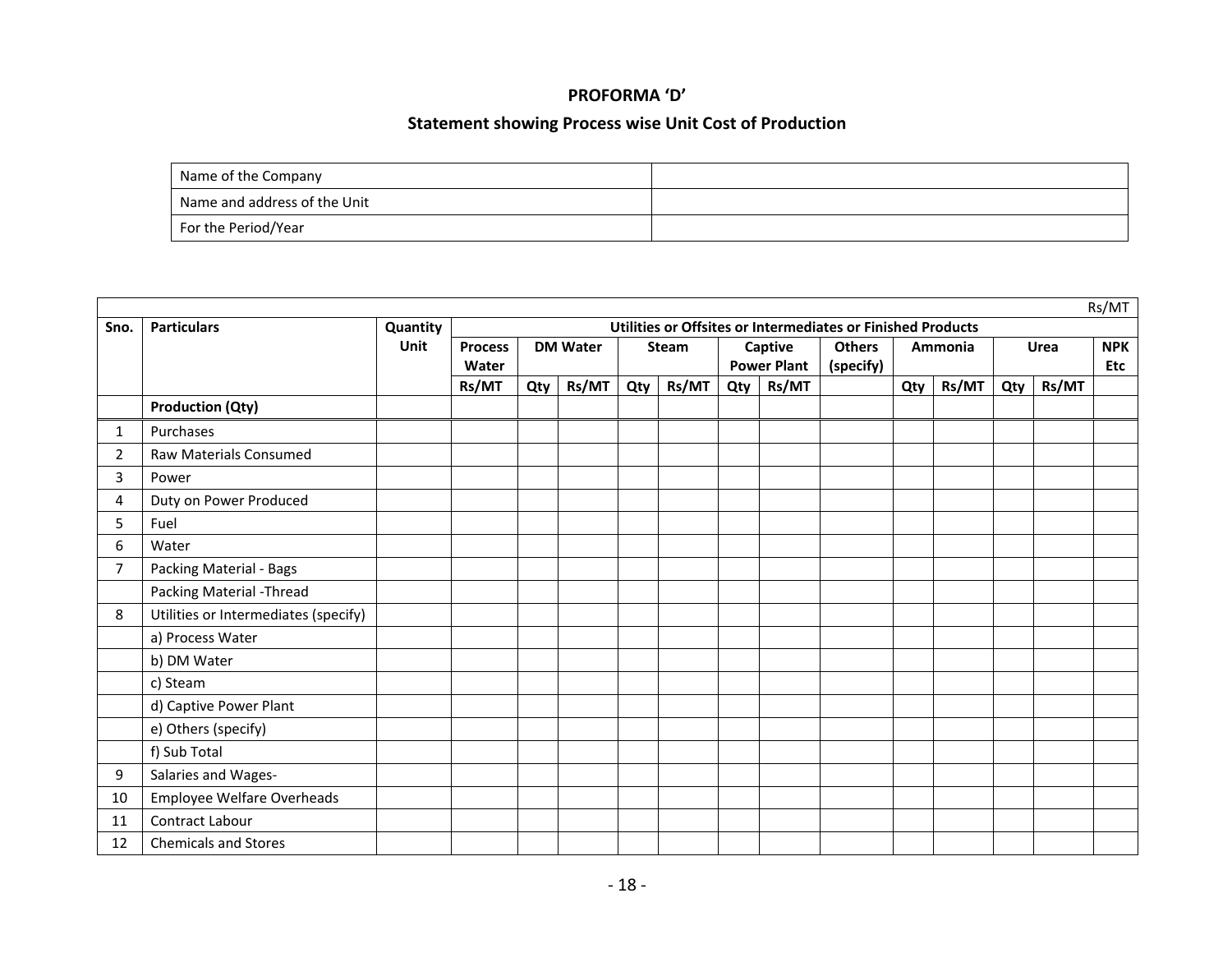|      |                                                   |          |                |     |                 |     |              |     |                    |                                                             |     |         |     |             | Rs/MT      |
|------|---------------------------------------------------|----------|----------------|-----|-----------------|-----|--------------|-----|--------------------|-------------------------------------------------------------|-----|---------|-----|-------------|------------|
| Sno. | <b>Particulars</b>                                | Quantity |                |     |                 |     |              |     |                    | Utilities or Offsites or Intermediates or Finished Products |     |         |     |             |            |
|      |                                                   | Unit     | <b>Process</b> |     | <b>DM Water</b> |     | <b>Steam</b> |     | Captive            | <b>Others</b>                                               |     | Ammonia |     | <b>Urea</b> | <b>NPK</b> |
|      |                                                   |          | Water          |     |                 |     |              |     | <b>Power Plant</b> | (specify)                                                   |     |         |     |             | <b>Etc</b> |
|      |                                                   |          | Rs/MT          | Qty | Rs/MT           | Qty | Rs/MT        | Qty | Rs/MT              |                                                             | Qty | Rs/MT   | Qty | Rs/MT       |            |
| 13   | Catalyst                                          |          |                |     |                 |     |              |     |                    |                                                             |     |         |     |             |            |
| 14   | <b>Repairs and Maintenance</b>                    |          |                |     |                 |     |              |     |                    |                                                             |     |         |     |             |            |
| 15   | <b>Factory Overheads</b>                          |          |                |     |                 |     |              |     |                    |                                                             |     |         |     |             |            |
| 16   | <b>Administrative Overheads</b>                   |          |                |     |                 |     |              |     |                    |                                                             |     |         |     |             |            |
| 17   | Insurance (excl Loss of Profit<br>Policy Premium) |          |                |     |                 |     |              |     |                    |                                                             |     |         |     |             |            |
| 18   | Insurance (Loss of Profit Policy<br>Premium)      |          |                |     |                 |     |              |     |                    |                                                             |     |         |     |             |            |
| 19   | Depreciation                                      |          |                |     |                 |     |              |     |                    |                                                             |     |         |     |             |            |
| 20   | <b>Marketing Expense</b>                          |          |                |     |                 |     |              |     |                    |                                                             |     |         |     |             |            |
| 20.1 | Promotion and Publicity Expense                   |          |                |     |                 |     |              |     |                    |                                                             |     |         |     |             |            |
| 20.2 | <b>Warehousing Expense</b>                        |          |                |     |                 |     |              |     |                    |                                                             |     |         |     |             |            |
| 20.3 | <b>Handling Expense</b>                           |          |                |     |                 |     |              |     |                    |                                                             |     |         |     |             |            |
| 20.4 | <b>Marketing Office Expenses</b>                  |          |                |     |                 |     |              |     |                    |                                                             |     |         |     |             |            |
| 20.5 | Freight                                           |          |                |     |                 |     |              |     |                    |                                                             |     |         |     |             |            |
|      | <b>Total</b>                                      |          |                |     |                 |     |              |     |                    |                                                             |     |         |     |             |            |
| 21   | Any other expenses not included<br>in Cost        |          |                |     |                 |     |              |     |                    |                                                             |     |         |     |             |            |
| 22   | Any other Income not included in<br>Cost          |          |                |     |                 |     |              |     |                    |                                                             |     |         |     |             |            |
| 23   | Interest                                          |          |                |     |                 |     |              |     |                    |                                                             |     |         |     |             |            |
| 24   | Less Income                                       |          |                |     |                 |     |              |     |                    |                                                             |     |         |     |             |            |
| 25   | <b>Total Cost of sales</b>                        |          |                |     |                 |     |              |     |                    |                                                             |     |         |     |             |            |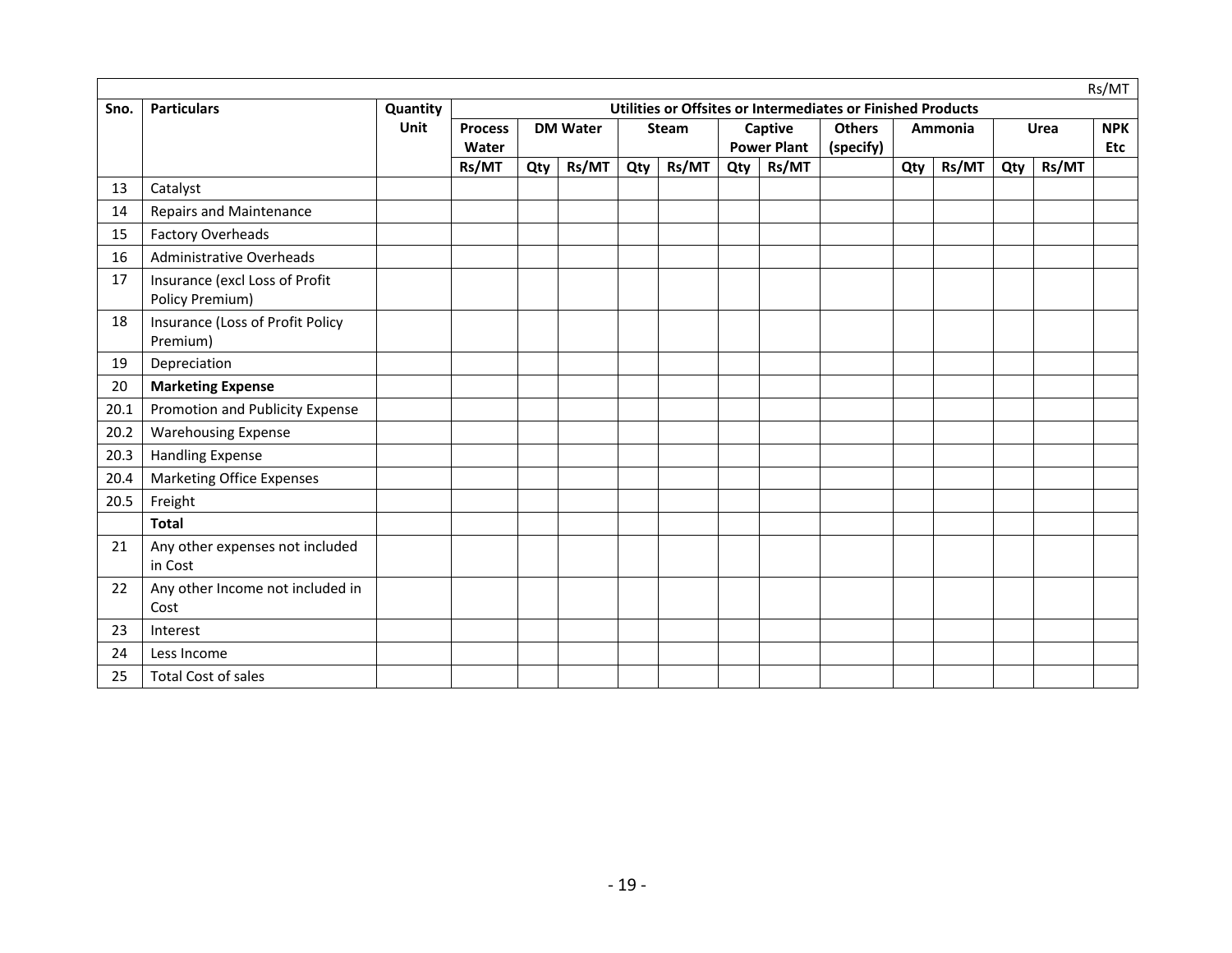#### **PROFORMA 'E'**

### **Statement showing Activity wise allocation of Assets and Liabilities of the Company**

| Name of the Company          |  |
|------------------------------|--|
| Name and address of the Unit |  |
| As at                        |  |

|                |                                                                       |                                                          |                                                         |                                                           |                                                                |                                                                                       |               |          |                                    |                     |                  |         | Direct Allocation to Fertilizer Activity of the Unit |                                    |                                                             |                            |                                                                                                                                            |
|----------------|-----------------------------------------------------------------------|----------------------------------------------------------|---------------------------------------------------------|-----------------------------------------------------------|----------------------------------------------------------------|---------------------------------------------------------------------------------------|---------------|----------|------------------------------------|---------------------|------------------|---------|------------------------------------------------------|------------------------------------|-------------------------------------------------------------|----------------------------|--------------------------------------------------------------------------------------------------------------------------------------------|
|                |                                                                       |                                                          |                                                         |                                                           |                                                                |                                                                                       |               |          | Utilities/ offsites/ intermediates |                     |                  |         |                                                      | <b>Final Product</b>               |                                                             |                            |                                                                                                                                            |
| Sno.           | <b>Particulars</b>                                                    | Total as per Annual Accounts<br>for the company as whole | Total as per Annual Accounts of<br>Fertilizer unit only | Allocation of Head office share<br>to the Fertilizer Unit | Allocation of Marketing office<br>share to the Fertilizer Unit | Total for Fertilizer Unit (incl.<br>Fertilizer Plus Non Fertilizer<br><b>Activity</b> | Process Water | DM Water | Steam                              | Captive Power Plant | Others (specify) | Ammonia | Urea                                                 | NPK etc. (specify product<br>wise) | Fertilizer Activity of the Unit<br>Direct Allocation to Non | <b>Basis of Allocation</b> | <b>Total allocated</b><br>for each<br><b>Finished</b><br><b>Product-wise</b><br>(Direct Plus<br>Indirect)<br>Product 1<br><b>Product 2</b> |
| 1              | Share Capital (specify Equity,<br>Preference Share etc<br>separately) |                                                          |                                                         |                                                           |                                                                |                                                                                       |               |          |                                    |                     |                  |         |                                                      |                                    |                                                             |                            |                                                                                                                                            |
| $\overline{2}$ | Reserves and Surplus (specify)                                        |                                                          |                                                         |                                                           |                                                                |                                                                                       |               |          |                                    |                     |                  |         |                                                      |                                    |                                                             |                            |                                                                                                                                            |
|                | <b>Total Net worth</b>                                                |                                                          |                                                         |                                                           |                                                                |                                                                                       |               |          |                                    |                     |                  |         |                                                      |                                    |                                                             |                            |                                                                                                                                            |
| $\overline{3}$ | Borrowings                                                            |                                                          |                                                         |                                                           |                                                                |                                                                                       |               |          |                                    |                     |                  |         |                                                      |                                    |                                                             |                            |                                                                                                                                            |
|                | Long Term Loans                                                       |                                                          |                                                         |                                                           |                                                                |                                                                                       |               |          |                                    |                     |                  |         |                                                      |                                    |                                                             |                            |                                                                                                                                            |
|                | <b>Short Term Loans</b>                                               |                                                          |                                                         |                                                           |                                                                |                                                                                       |               |          |                                    |                     |                  |         |                                                      |                                    |                                                             |                            |                                                                                                                                            |
|                | Cash Credit                                                           |                                                          |                                                         |                                                           |                                                                |                                                                                       |               |          |                                    |                     |                  |         |                                                      |                                    |                                                             |                            |                                                                                                                                            |
|                | <b>Inter Activity Transfer</b>                                        |                                                          |                                                         |                                                           |                                                                |                                                                                       |               |          |                                    |                     |                  |         |                                                      |                                    |                                                             |                            |                                                                                                                                            |
|                | <b>Total Borrowings</b>                                               |                                                          |                                                         |                                                           |                                                                |                                                                                       |               |          |                                    |                     |                  |         |                                                      |                                    |                                                             |                            |                                                                                                                                            |
|                | <b>Total Capital Employed</b>                                         |                                                          |                                                         |                                                           |                                                                |                                                                                       |               |          |                                    |                     |                  |         |                                                      |                                    |                                                             |                            |                                                                                                                                            |
| 4              | Gross Fixed Assets@                                                   |                                                          |                                                         |                                                           |                                                                |                                                                                       |               |          |                                    |                     |                  |         |                                                      |                                    |                                                             |                            |                                                                                                                                            |
|                | Less: Accumulated<br>Depreciation@                                    |                                                          |                                                         |                                                           |                                                                |                                                                                       |               |          |                                    |                     |                  |         |                                                      |                                    |                                                             |                            |                                                                                                                                            |
|                | <b>Net Fixed Assets@</b>                                              |                                                          |                                                         |                                                           |                                                                |                                                                                       |               |          |                                    |                     |                  |         |                                                      |                                    |                                                             |                            |                                                                                                                                            |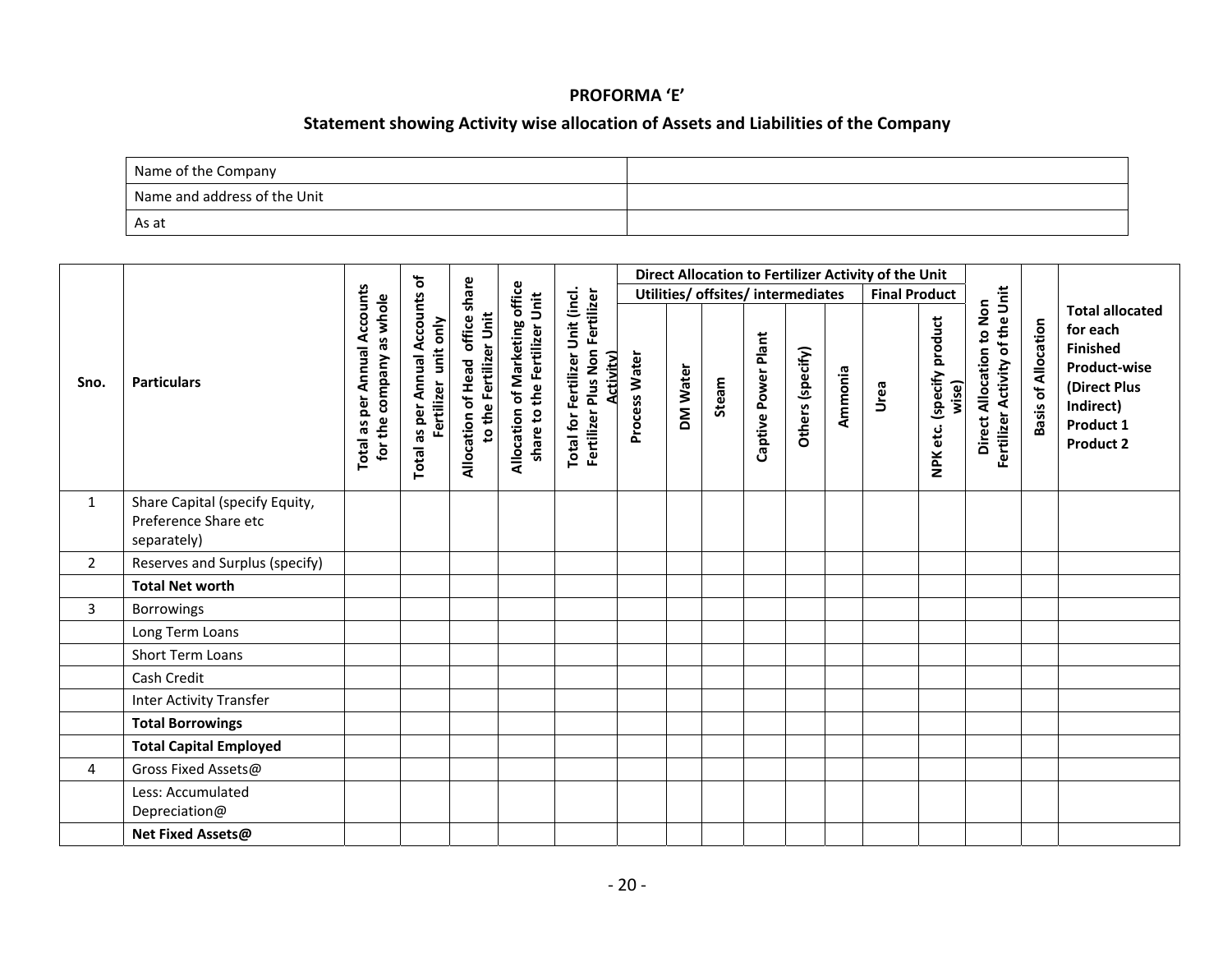|                |                                                                                                                                                                  |                                 | Total as per Annual Accounts of<br>company as whole<br>Fertilizer unit only<br>for the |                                                              | Allocation of Marketing office<br>share to the Fertilizer Unit |                                                                                       |                                    |          |       |                     |                  |         | Direct Allocation to Fertilizer Activity of the Unit |                                    |                                                             |                            |                                                                                                                  |
|----------------|------------------------------------------------------------------------------------------------------------------------------------------------------------------|---------------------------------|----------------------------------------------------------------------------------------|--------------------------------------------------------------|----------------------------------------------------------------|---------------------------------------------------------------------------------------|------------------------------------|----------|-------|---------------------|------------------|---------|------------------------------------------------------|------------------------------------|-------------------------------------------------------------|----------------------------|------------------------------------------------------------------------------------------------------------------|
|                |                                                                                                                                                                  |                                 |                                                                                        | share<br>to the Fertilizer Unit<br>Allocation of Head office |                                                                |                                                                                       | Utilities/ offsites/ intermediates |          |       |                     |                  |         | <b>Final Product</b>                                 |                                    |                                                             |                            | <b>Total allocated</b>                                                                                           |
| Sno.           | <b>Particulars</b>                                                                                                                                               | per Annual Accounts<br>Total as |                                                                                        |                                                              |                                                                | Total for Fertilizer Unit (incl.<br>Fertilizer Plus Non Fertilizer<br><b>Activity</b> | Process Water                      | DM Water | Steam | Captive Power Plant | Others (specify) | Ammonia | Urea                                                 | NPK etc. (specify product<br>wise) | Fertilizer Activity of the Unit<br>Direct Allocation to Non | <b>Basis of Allocation</b> | for each<br><b>Finished</b><br><b>Product-wise</b><br>(Direct Plus<br>Indirect)<br>Product 1<br><b>Product 2</b> |
| 5              | Capital Work in Progress                                                                                                                                         |                                 |                                                                                        |                                                              |                                                                |                                                                                       |                                    |          |       |                     |                  |         |                                                      |                                    |                                                             |                            |                                                                                                                  |
| 6              | <b>Investments</b>                                                                                                                                               |                                 |                                                                                        |                                                              |                                                                |                                                                                       |                                    |          |       |                     |                  |         |                                                      |                                    |                                                             |                            |                                                                                                                  |
|                | <b>Relating to Business</b>                                                                                                                                      |                                 |                                                                                        |                                                              |                                                                |                                                                                       |                                    |          |       |                     |                  |         |                                                      |                                    |                                                             |                            |                                                                                                                  |
|                | Not Relating to Business                                                                                                                                         |                                 |                                                                                        |                                                              |                                                                |                                                                                       |                                    |          |       |                     |                  |         |                                                      |                                    |                                                             |                            |                                                                                                                  |
| $\overline{7}$ | <b>Current Assets</b>                                                                                                                                            |                                 |                                                                                        |                                                              |                                                                |                                                                                       |                                    |          |       |                     |                  |         |                                                      |                                    |                                                             |                            |                                                                                                                  |
|                | <b>Current Liabilities</b>                                                                                                                                       |                                 |                                                                                        |                                                              |                                                                |                                                                                       |                                    |          |       |                     |                  |         |                                                      |                                    |                                                             |                            |                                                                                                                  |
|                | <b>Net Working Capital</b>                                                                                                                                       |                                 |                                                                                        |                                                              |                                                                |                                                                                       |                                    |          |       |                     |                  |         |                                                      |                                    |                                                             |                            |                                                                                                                  |
| 8              | Misc. Expenditure                                                                                                                                                |                                 |                                                                                        |                                                              |                                                                |                                                                                       |                                    |          |       |                     |                  |         |                                                      |                                    |                                                             |                            |                                                                                                                  |
|                | Profit and Loss Account                                                                                                                                          |                                 |                                                                                        |                                                              |                                                                |                                                                                       |                                    |          |       |                     |                  |         |                                                      |                                    |                                                             |                            |                                                                                                                  |
|                | Deferred Revenue Expenditure                                                                                                                                     |                                 |                                                                                        |                                                              |                                                                |                                                                                       |                                    |          |       |                     |                  |         |                                                      |                                    |                                                             |                            |                                                                                                                  |
| 9              | <b>Preliminary Project Activity</b>                                                                                                                              |                                 |                                                                                        |                                                              |                                                                |                                                                                       |                                    |          |       |                     |                  |         |                                                      |                                    |                                                             |                            |                                                                                                                  |
|                | <b>Total Capital Employed</b>                                                                                                                                    |                                 |                                                                                        |                                                              |                                                                |                                                                                       |                                    |          |       |                     |                  |         |                                                      |                                    |                                                             |                            |                                                                                                                  |
|                | <b>NOTES:</b>                                                                                                                                                    |                                 |                                                                                        |                                                              |                                                                |                                                                                       |                                    |          |       |                     |                  |         |                                                      |                                    |                                                             |                            |                                                                                                                  |
|                | 1. @Excluding Impact of Revaluation of Assets, if any and show the same separately.                                                                              |                                 |                                                                                        |                                                              |                                                                |                                                                                       |                                    |          |       |                     |                  |         |                                                      |                                    |                                                             |                            |                                                                                                                  |
|                | 2. Basis of Allocation should be given in detail for each item with calculation. In case of need calculation steps may be explained with note in separate sheet. |                                 |                                                                                        |                                                              |                                                                |                                                                                       |                                    |          |       |                     |                  |         |                                                      |                                    |                                                             |                            |                                                                                                                  |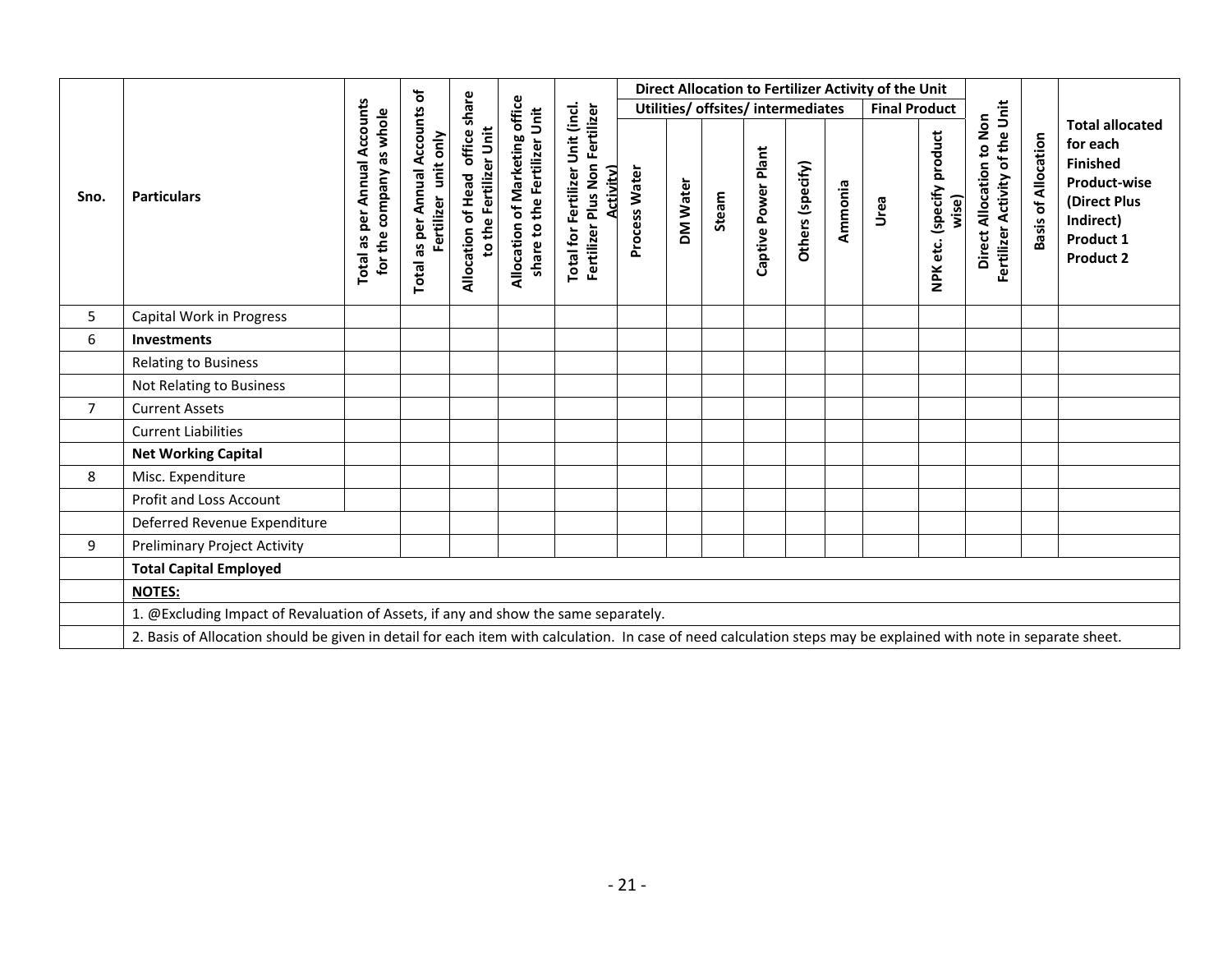### **PROFORMA 'F' Statement showing Allocation and Apportionment of Total Expenses and Income of the Company**

|                | Name of the Company               |                                                                |                                                                   |                                                           |                                                                   |                                                                                 |               |                                                |       |                     |                  |         |      |                                                                                                                   |                                                             |                            |
|----------------|-----------------------------------|----------------------------------------------------------------|-------------------------------------------------------------------|-----------------------------------------------------------|-------------------------------------------------------------------|---------------------------------------------------------------------------------|---------------|------------------------------------------------|-------|---------------------|------------------|---------|------|-------------------------------------------------------------------------------------------------------------------|-------------------------------------------------------------|----------------------------|
|                | Name and address of the Unit      |                                                                |                                                                   |                                                           |                                                                   |                                                                                 |               |                                                |       |                     |                  |         |      |                                                                                                                   |                                                             |                            |
|                | For the Period/Year               |                                                                |                                                                   |                                                           |                                                                   |                                                                                 |               |                                                |       |                     |                  |         |      |                                                                                                                   |                                                             |                            |
| Sno.           | <b>Particulars</b>                | Accounts for company as<br><b>Total as per Annual</b><br>whole | Accounts of Fertilizer unit<br><b>Total as per Annual</b><br>only | share to the Fertilizer Unit<br>Allocation of Head office | office share to the Fertilizer<br>Allocation of Marketing<br>Unit | Total for Fertilizer Unit (incl.<br>Fertilizer Plus Non Fertilizer<br>Activity) | Process Water | Utilities/ offsites/ intermediates<br>DM Water | Steam | Captive Power Plant | Others (specify) | Ammonia | Urea | Direct Allocation to Fertilizer Activity of the Unit<br><b>Final Product</b><br>NPK Etc (specify<br>product wise) | Fertilizer Activity of the Unit<br>Direct Allocation to Non | <b>Basis of Allocation</b> |
|                | <b>INCOME</b>                     |                                                                |                                                                   |                                                           |                                                                   |                                                                                 |               |                                                |       |                     |                  |         |      |                                                                                                                   |                                                             |                            |
| $\mathbf{1}$   | Sale                              |                                                                |                                                                   |                                                           |                                                                   |                                                                                 |               |                                                |       |                     |                  |         |      |                                                                                                                   |                                                             |                            |
| $\overline{2}$ | Subsidy                           |                                                                |                                                                   |                                                           |                                                                   |                                                                                 |               |                                                |       |                     |                  |         |      |                                                                                                                   |                                                             |                            |
| $\overline{3}$ | Other Income                      |                                                                |                                                                   |                                                           |                                                                   |                                                                                 |               |                                                |       |                     |                  |         |      |                                                                                                                   |                                                             |                            |
|                | <b>Total Income</b>               |                                                                |                                                                   |                                                           |                                                                   |                                                                                 |               |                                                |       |                     |                  |         |      |                                                                                                                   |                                                             |                            |
|                |                                   |                                                                |                                                                   |                                                           |                                                                   |                                                                                 |               |                                                |       |                     |                  |         |      |                                                                                                                   |                                                             |                            |
|                | <b>EXPENSES</b>                   |                                                                |                                                                   |                                                           |                                                                   |                                                                                 |               |                                                |       |                     |                  |         |      |                                                                                                                   |                                                             |                            |
| $\mathbf{1}$   | Purchases                         |                                                                |                                                                   |                                                           |                                                                   |                                                                                 |               |                                                |       |                     |                  |         |      |                                                                                                                   |                                                             |                            |
| $\overline{2}$ | Raw Materials Consumed            |                                                                |                                                                   |                                                           |                                                                   |                                                                                 |               |                                                |       |                     |                  |         |      |                                                                                                                   |                                                             |                            |
| $\overline{3}$ | Power                             |                                                                |                                                                   |                                                           |                                                                   |                                                                                 |               |                                                |       |                     |                  |         |      |                                                                                                                   |                                                             |                            |
| 4              | Duty on Power Produced            |                                                                |                                                                   |                                                           |                                                                   |                                                                                 |               |                                                |       |                     |                  |         |      |                                                                                                                   |                                                             |                            |
| 5              | Fuel                              |                                                                |                                                                   |                                                           |                                                                   |                                                                                 |               |                                                |       |                     |                  |         |      |                                                                                                                   |                                                             |                            |
| 6              | Water                             |                                                                |                                                                   |                                                           |                                                                   |                                                                                 |               |                                                |       |                     |                  |         |      |                                                                                                                   |                                                             |                            |
| 7a.            | Packing Material - Bags           |                                                                |                                                                   |                                                           |                                                                   |                                                                                 |               |                                                |       |                     |                  |         |      |                                                                                                                   |                                                             |                            |
| 7b.            | Packing Material - Thread         |                                                                |                                                                   |                                                           |                                                                   |                                                                                 |               |                                                |       |                     |                  |         |      |                                                                                                                   |                                                             |                            |
|                | <b>Sub Total</b>                  |                                                                |                                                                   |                                                           |                                                                   |                                                                                 |               |                                                |       |                     |                  |         |      |                                                                                                                   |                                                             |                            |
| 8              | Salaries and Wages                |                                                                |                                                                   |                                                           |                                                                   |                                                                                 |               |                                                |       |                     |                  |         |      |                                                                                                                   |                                                             |                            |
| 9              | <b>Employee Welfare Overheads</b> |                                                                |                                                                   |                                                           |                                                                   |                                                                                 |               |                                                |       |                     |                  |         |      |                                                                                                                   |                                                             |                            |
| 10             | Contract Labour                   |                                                                |                                                                   |                                                           |                                                                   |                                                                                 |               |                                                |       |                     |                  |         |      |                                                                                                                   |                                                             |                            |
| 11             | <b>Chemicals and Stores</b>       |                                                                |                                                                   |                                                           |                                                                   |                                                                                 |               |                                                |       |                     |                  |         |      |                                                                                                                   |                                                             |                            |
| 12             | Catalyst                          |                                                                |                                                                   |                                                           |                                                                   |                                                                                 |               |                                                |       |                     |                  |         |      |                                                                                                                   |                                                             |                            |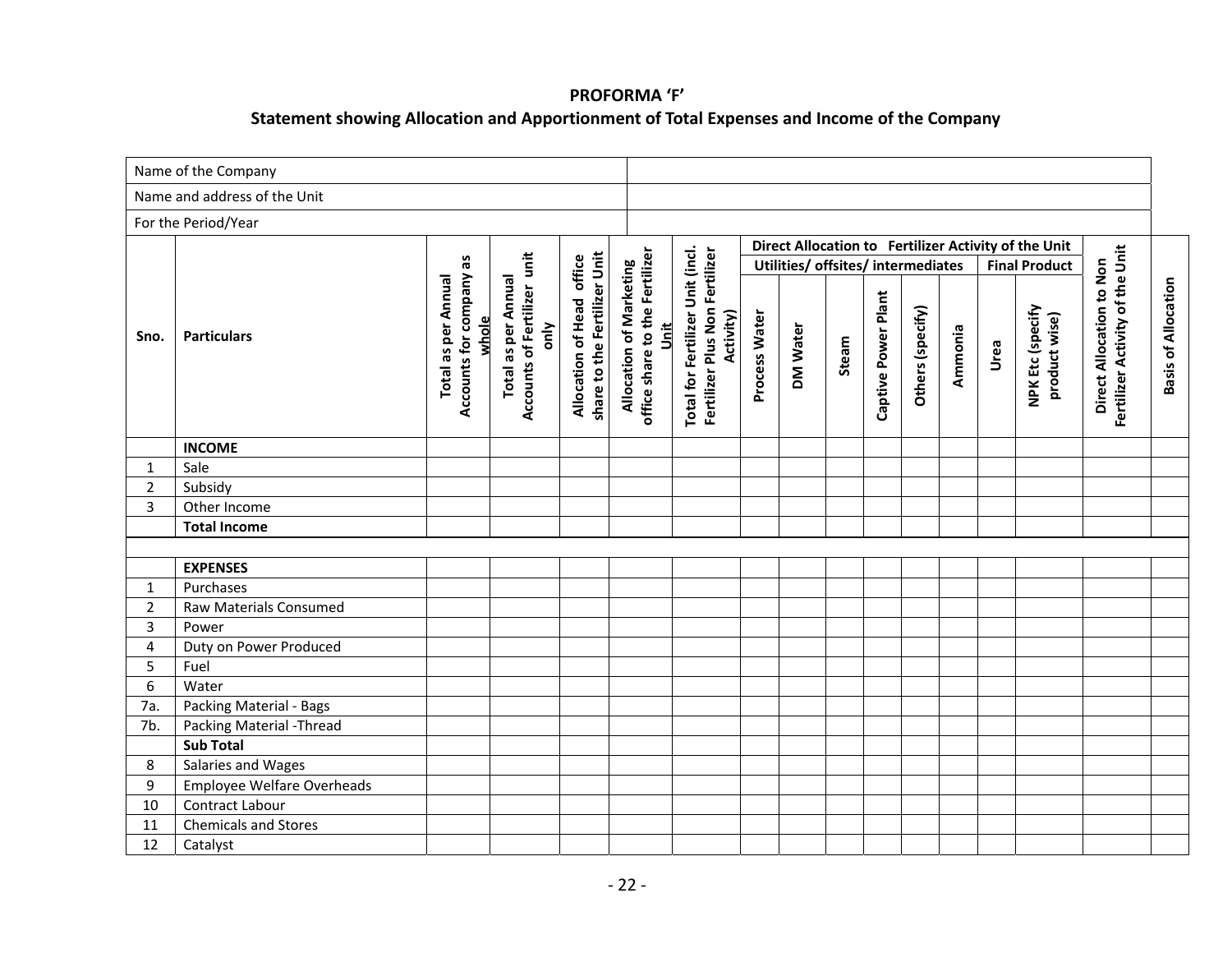| 13 | <b>Repairs and Maintenance</b>        |  |  |  |  |  |  |  |  |
|----|---------------------------------------|--|--|--|--|--|--|--|--|
| 14 | <b>Factory Overheads</b>              |  |  |  |  |  |  |  |  |
|    |                                       |  |  |  |  |  |  |  |  |
| 15 | Administrative Overheads              |  |  |  |  |  |  |  |  |
| 16 | Insurance (excl Loss of Profit Policy |  |  |  |  |  |  |  |  |
|    | Premium)                              |  |  |  |  |  |  |  |  |
| 17 | Insurance (Loss of Profit Policy      |  |  |  |  |  |  |  |  |
|    | Premium)                              |  |  |  |  |  |  |  |  |
| 18 | Add: Opening Stock-in-Process         |  |  |  |  |  |  |  |  |
|    | Less: Closing Stock-in-Process        |  |  |  |  |  |  |  |  |
|    | Add: Opening Stock- Finished Goods    |  |  |  |  |  |  |  |  |
|    | Less: Closing Stock- Finished Goods   |  |  |  |  |  |  |  |  |
| 19 | Depreciation                          |  |  |  |  |  |  |  |  |
| 20 | <b>Marketing Expenses</b>             |  |  |  |  |  |  |  |  |
| a. | Promotion and Publicity Expense       |  |  |  |  |  |  |  |  |
| b. | <b>Warehousing Expense</b>            |  |  |  |  |  |  |  |  |
| c. | <b>Handling Expense</b>               |  |  |  |  |  |  |  |  |
| d. | <b>Marketing Office Expenses</b>      |  |  |  |  |  |  |  |  |
| e. | Freight                               |  |  |  |  |  |  |  |  |
|    | <b>Total Marketing Expenses</b>       |  |  |  |  |  |  |  |  |
| 21 | Any other expenses not included in    |  |  |  |  |  |  |  |  |
|    | Cost                                  |  |  |  |  |  |  |  |  |
| 22 | Any other Income not included in      |  |  |  |  |  |  |  |  |
|    | Cost                                  |  |  |  |  |  |  |  |  |
| 23 | <b>Gross Profit</b>                   |  |  |  |  |  |  |  |  |
| 24 | Interest                              |  |  |  |  |  |  |  |  |
| 25 | Pre-tax Profit                        |  |  |  |  |  |  |  |  |
| 26 | Provision for Taxation                |  |  |  |  |  |  |  |  |
| 27 | <b>Post Tax Profit</b>                |  |  |  |  |  |  |  |  |
|    | <b>Profitability Ratios</b>           |  |  |  |  |  |  |  |  |
| 28 | Gross Profit to Total Income %        |  |  |  |  |  |  |  |  |
| 29 | Pre-tax Profit to Net Worth %         |  |  |  |  |  |  |  |  |
| 30 | Post tax Profit to Net Worth %        |  |  |  |  |  |  |  |  |
| 31 | Pre tax Profit to Capital Employed %  |  |  |  |  |  |  |  |  |
|    |                                       |  |  |  |  |  |  |  |  |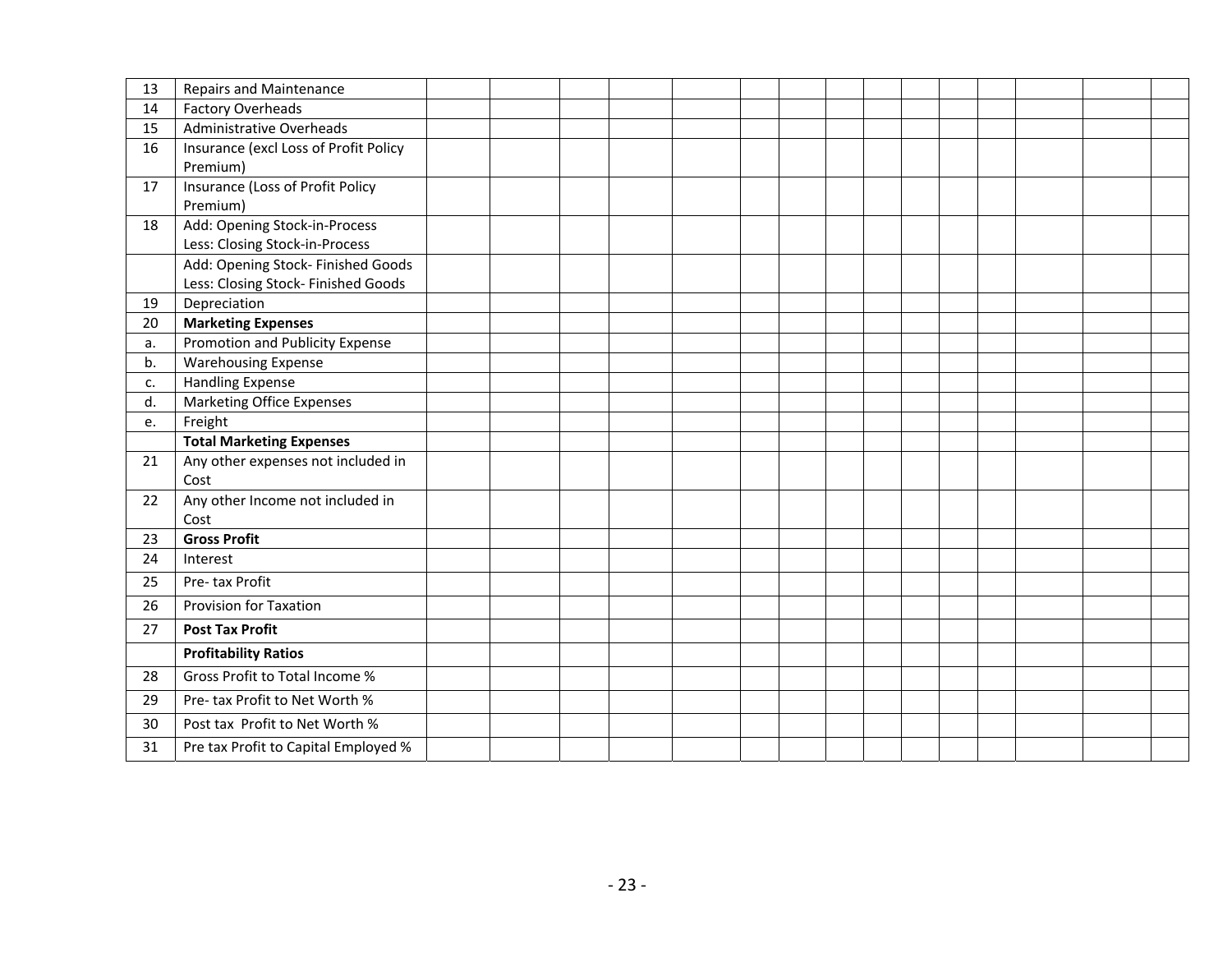## **PROFORMA 'G' Statement of Profit Reconciliation (for the company as a whole)**

| Name of the Company |  |
|---------------------|--|
| For the Period/Year |  |

| Sno.           | <b>Particulars</b>                                          | <b>Current Year</b> | <b>Previous Year</b> |
|----------------|-------------------------------------------------------------|---------------------|----------------------|
|                |                                                             | (Rs)                | (Rs)                 |
| $\mathbf{1}$   | Profit or Loss as per Cost Accounting Records               |                     |                      |
|                | a) For the Product Groups covered under these Rules         |                     |                      |
|                | b) For all other Product Groups                             |                     |                      |
| $\overline{2}$ | Add: Incomes not considered in cost accounts:               |                     |                      |
|                | (a) Specify                                                 |                     |                      |
|                | (b)                                                         |                     |                      |
|                | (c)                                                         |                     |                      |
|                | (d)                                                         |                     |                      |
| 3              | Less: Expenses not considered in cost accounts:             |                     |                      |
|                | (a) Specify                                                 |                     |                      |
|                | (b)                                                         |                     |                      |
|                | (c)                                                         |                     |                      |
|                | (d)                                                         |                     |                      |
| 4              | Add: Overvaluation of Closing Stock in Financial Accounts   |                     |                      |
| 5              | Add: Undervaluation of Opening Stock in Financial Accounts  |                     |                      |
| 6              | Less: Undervaluation of Closing Stock in Financial Accounts |                     |                      |
| 7              | Less:: Overvaluation of Opening Stock in Financial Accounts |                     |                      |
| 8              | Adjustments for others, if any (specify                     |                     |                      |
| 9              | Profit or Loss as per Financial Accounts                    |                     |                      |

## **NOTES:**

- 1. Separate cost statement shall be prepared for each utility, activity, sub-activity, inter-unit, and inter-company transfers relating to each type or category of process material, intermediate, or final product produced in the prescribed proforma. In case process materials, intermediates or final products got processed through outside agency on job charges basis or on loan licence basis, separate cost statement shall be prepared in the prescribed proforma indicating job processing charges separately.
- 2. Separate proforma shall be prepared for the quantity produced for sale within the country